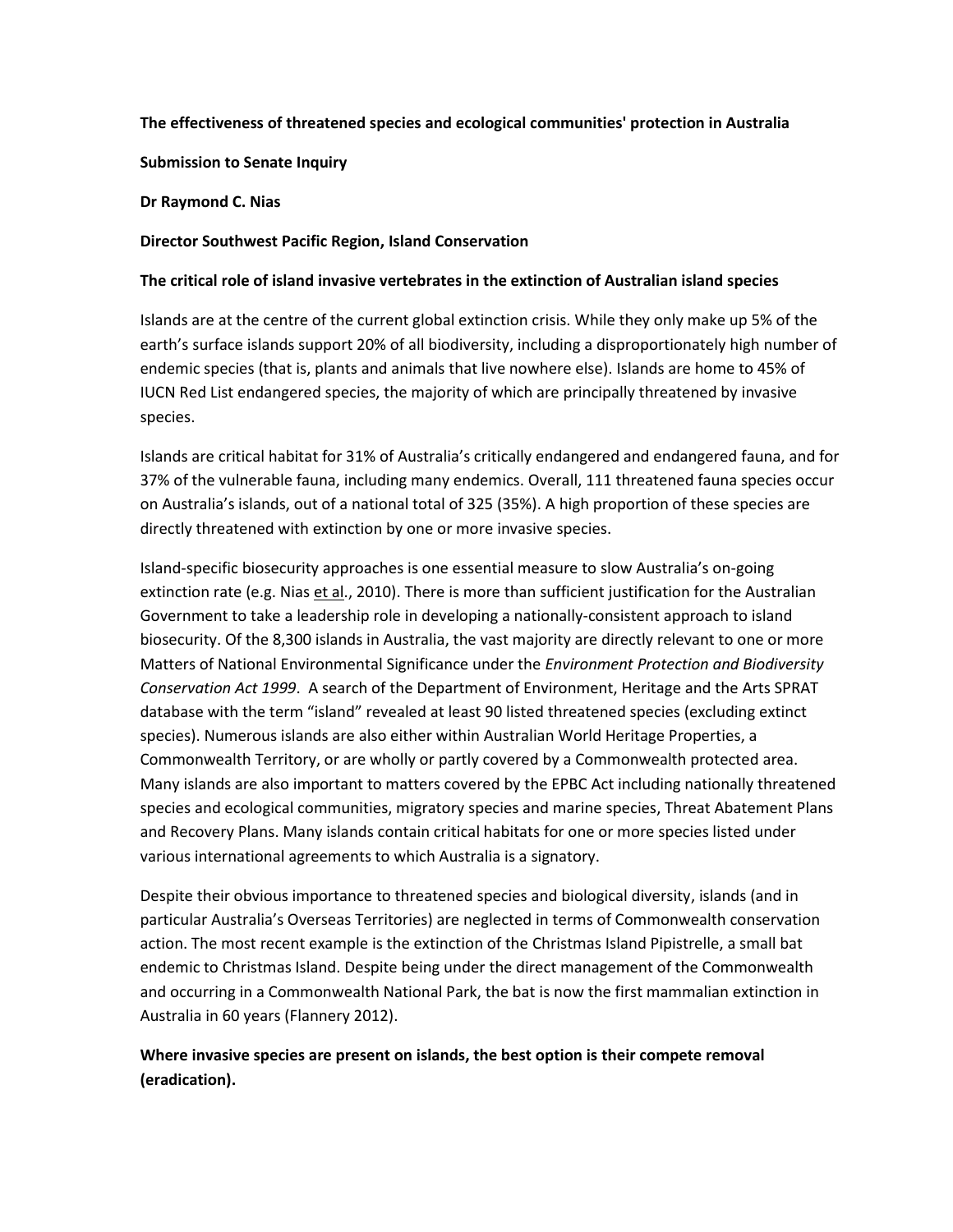In the past decades there have been abundant examples that demonstrate that on islands the complete removal of invasive alien vertebrates (such as feral cats and rats) is a preferable strategy to on-going control in preventing extinction of island species (Veitch et al., 2011).

In summary, the role of eradication as a tool for conservation is:

- To remove immediate threats to species at risk of extinction
- To enhance biosecurity by removing future threats at the earliest stages
- To build resilience in species through increasing population numbers and restoring species distributions
- To restore ecosystem function on islands and build resilience to climate change and other threats
- To remove threats to human health, food security and livelihoods that may arise (such as disease, environmental exposure to ongoing use of toxins, damage to agricultural crops)
- To provide more humane and environmentally benign alternative to ongoing lethal control methods.

Eradication of non-indigenous species from islands is possible. Six species - Black Rat (*Rattus rattus*), House Mouse (*Mus musculus*), Rabbit (*Oryctolagus cuniculus),* Red Fox (*Vulpes vulpes*), feral Cat (*Felis catus*) and Goat (*Capra hircus*) - have been eradicated from more than 50 Australian islands and more eradication projects are planned.

#### **Exotic rodents on Australian islands**

Australia has over 8300 islands under 100 000 ha, of which at least 133 are now known to have one or more species of exotic rodents. In 2006 the Australian Government listed exotic rodents on islands as a key threatening process under the Environment Protection and Biodiversity Conservation Act 1999 (EPBC Act) and initiated the development of a threat abatement plan for rats and mice on islands less than 100 000 ha in area. This plan and its background document provide a national framework to guide and coordinate Australia's management of exotic rodents on islands to remove, mitigate and prevent their impacts on native species and ecological communities.

The four exotic rodent species in this threat abatement plan have variously invaded over 80% of the world's major island archipelagos, and have been responsible for many of the extinctions and ecosystem changes that have occurred on these important fragments and refuges for biodiversity. To date, invasive rodents have been eradicated from 350 islands in 21 countries around the world.

In fact Australia is a world leader in the eradication of invasive species from islands at risk from rodents.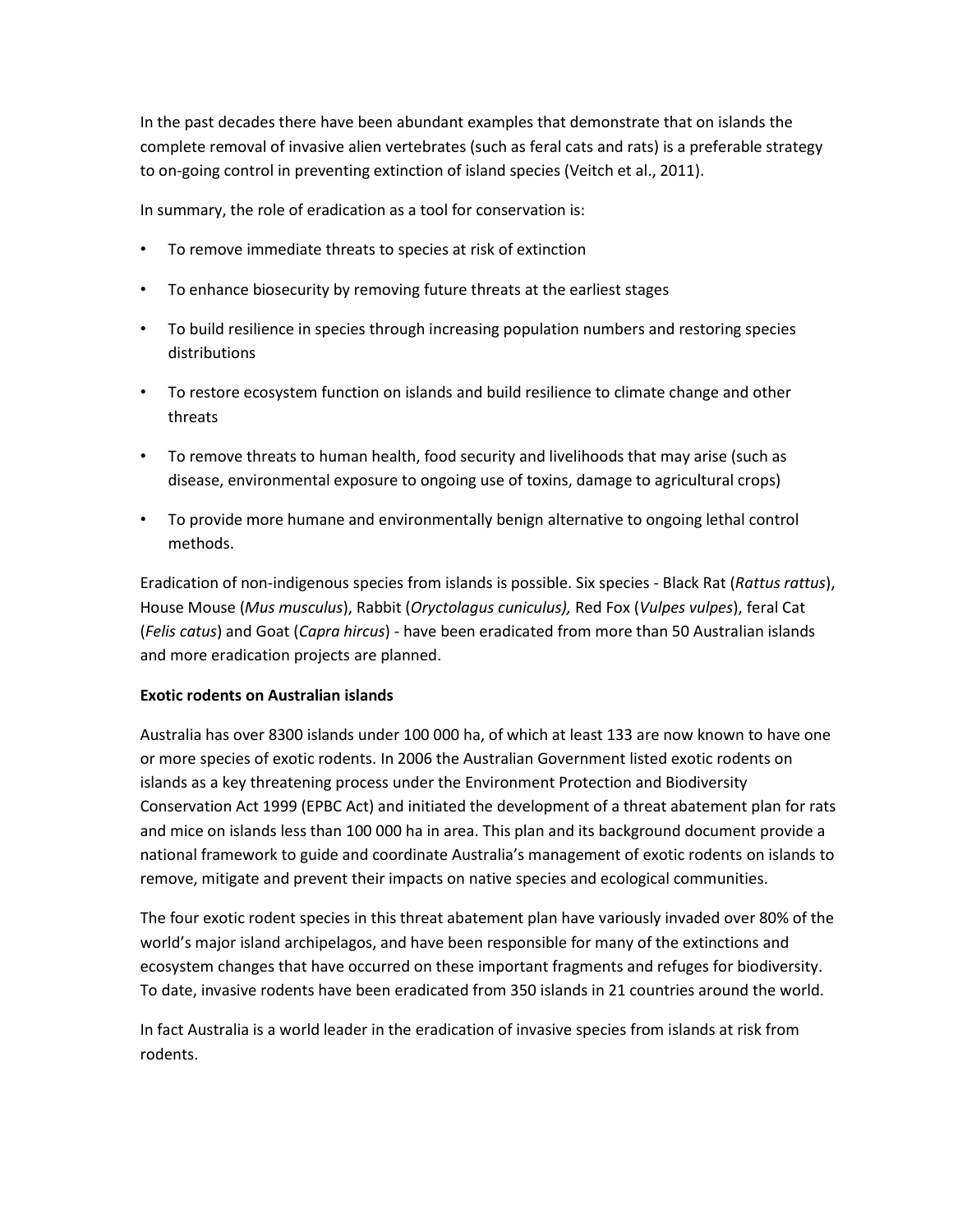- On Macquarie Island, seabirds are directly threatened by rats and (potentially) mice (and indirectly through habitat degradation by rabbits) and the current eradication project represents one of the most significant island conservation efforts undertaken globally. There is huge interest and support for this project world-wide.
- On Lord Howe Island, five species of birds and at least 13 species of invertebrates are already extinct due to rodents. The planned eradication of rodents from Lord Howe Island (also World Heritage listed), will be a globally significant project that will set new international benchmarks for island conservation.

Despite the relatively high up-front costs of these major eradication projects, the conservation benefits (including the prevention of extinctions and protection of World Heritage values) far outweigh these costs. In financial terms a one-off eradication is almost certainly much less expensive than ongoing labor intensive control approaches that may need to be conducted in perpetuity to protect the species and values (including any impacts on humans) at risk.

## **Why a specific and targeted program for island conservation would assist in reducing Australia's extinction rate.**

Australia is a world leader in island eradications, but major opportunities and challenges remain.

Major changes have occurred on most Australian islands in the past 200 years at least. Extensive habitat loss, fragmentation and on-going degradation, coupled with the impacts of weeds and invasive vertebrate and invertebrate animals undoubtedly present the greatest threats to the continued survival of island flora and fauna.

The arrival of invasive alien species such as rats, cats, ants and weeds where they have been previously absent has had profound impacts on islands around the world. The majority of all recorded extinctions have taken place on islands. Many of these extinctions are directly attributable to the impacts of invasive vertebrate predators and competitors, such as rats, cats and pigs.

Climate change is likely to lead to further changes and, perhaps, additional environmental stress. While most species may be able to adapt to the predicted changes, small forest remnants could be sensitive to extreme weather events and invasive species may be better-adapted than native species to establish and spread under different conditions.

## **The case of Norfolk Island**

The case of Norfolk Island dramatically exemplifies the central weakness of the current approach to threatened species conservation in Australia, as well as the potential benefits of an island eradication approach to invasive species.

Norfolk Island is an external territory of Australia around 1700 km north-east of Sydney. The Group comprises the main island of Norfolk and two smaller islands, Nepean Island and Phillip Island, and a number of small offshore islets and stacks. Since 1914, Norfolk Island has been governed under the authority of the Commonwealth of Australia and was granted partial self-government in 1979.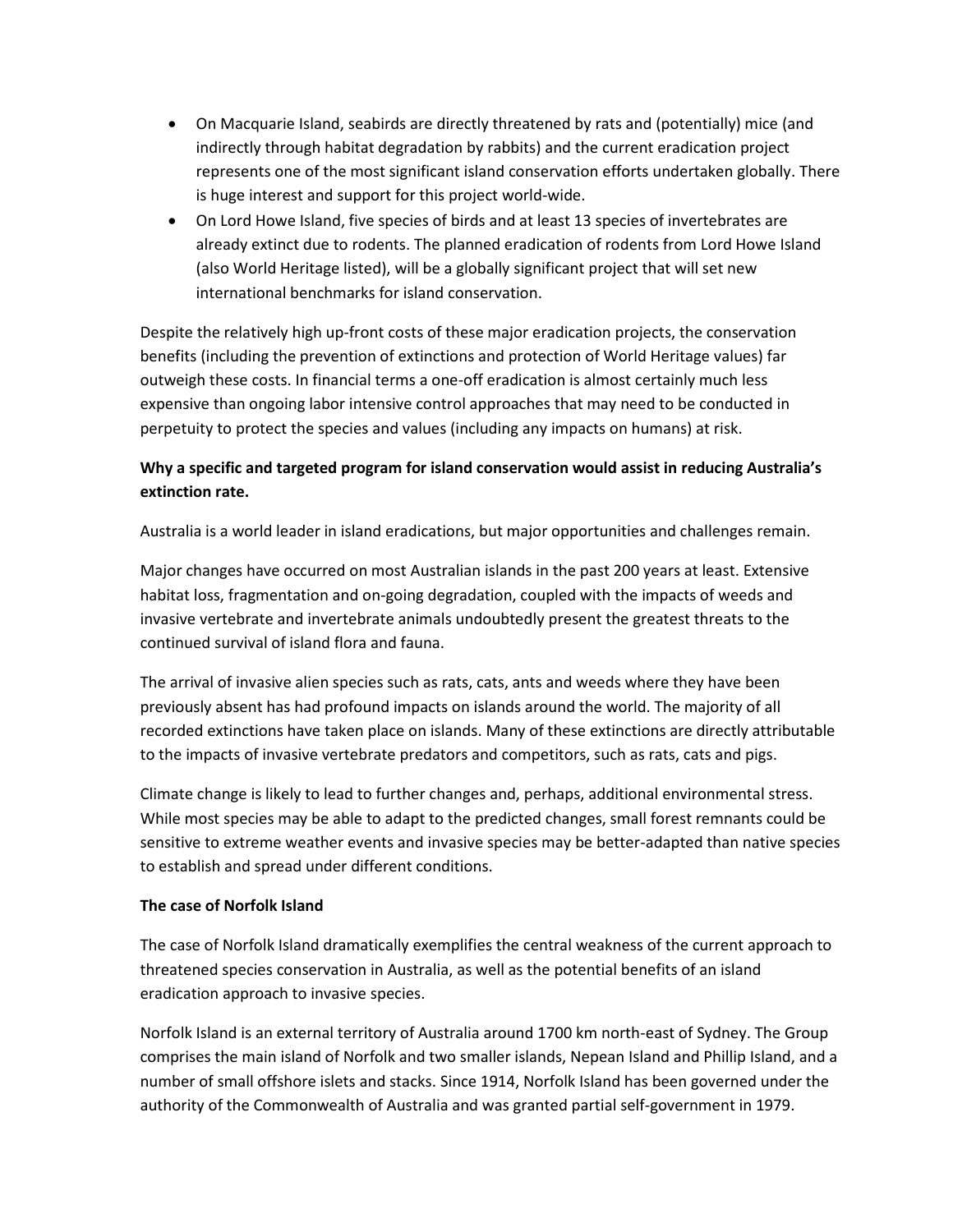Under the Norfolk Island Act 1979 (Cth) the Norfolk Island Legislative Assembly is able to enact laws on a broad range of subjects including environmental matters.

Norfolk Island is ranked as number 11 in the world's 'top 20' islands, with areas <1000km<sup>2</sup>, ranked in terms of conservation benefit to threatened birds arising from the eradication of alien vertebrates from those islands (Brooke et al., 2007). Despite extensive habitat loss, the extinction of a number of species and apparent declines in many others, Norfolk Island is still an internationally important island for biodiversity. Threatened species listed under the Environment Protection and Biodiversity Conservation Act 1999 (EPBC Act) comprise 46 plant species, five species of land snails, five bird species and two reptiles.

There are a number of factors that ought to lead to the biodiversity of Norfolk Island being well protected:

- Threatened vertebrate species on Norfolk are highly dependent on a small (460ha) Commonwealth National Park (Norfolk Island National Park).
- There is a comprehensive and recent threatened species recovery plan (2010) which outlines specific actions for 58 species listed under the EPBC Act.
- The main threats to the vertebrate biodiversity (specifically predation by rodents and cats) are well recognised in a number of threat abatement plans.
- There is an NRM plan that highlights threatened species actions and the potential for restoration of biodiversity on NI, although Norfolk is not within an NRM region.
- There are many decades of research and experience upon which threatened species recovery can be based.
- Logistical challenges to threatened species conservation do not seem insurmountable.
- Finally, conservation of threatened species on Norfolk does not represent any threat to commercial interests (an in fact is likely to benefit the main industry – tourism).

Virtually all of the conditions for successful recovery of threatened vertebrate species therefore seem to be in place; and yet the decline of Norfolk Island species continues. At least one species appears to have gone extinct in recent decades – the White-chested White-eye (Dutson, 2012) and another species may be headed for extinction within a few years – the Tasman parakeet (Garnett et al., 2011). In addition there are 56 other EPBC listed species on an island that is about 35 km<sup>2</sup>, an area smaller than the combined area of Canberra Nature Park. So why is Norfolk Island's biodiversity still at such risk?

The Norfolk Island Natural Resource Management Plan (2009) noted that a key threat to the islands natural resources and environment "is the lack of cooperative and effective management of the environment" a situation they noted had been evident since 2000.

Based on an assessment conducted by Island Conservation in March 2012, some relevant administrative and funding factors in the on-going decline of Norfolk Island biodiversity include: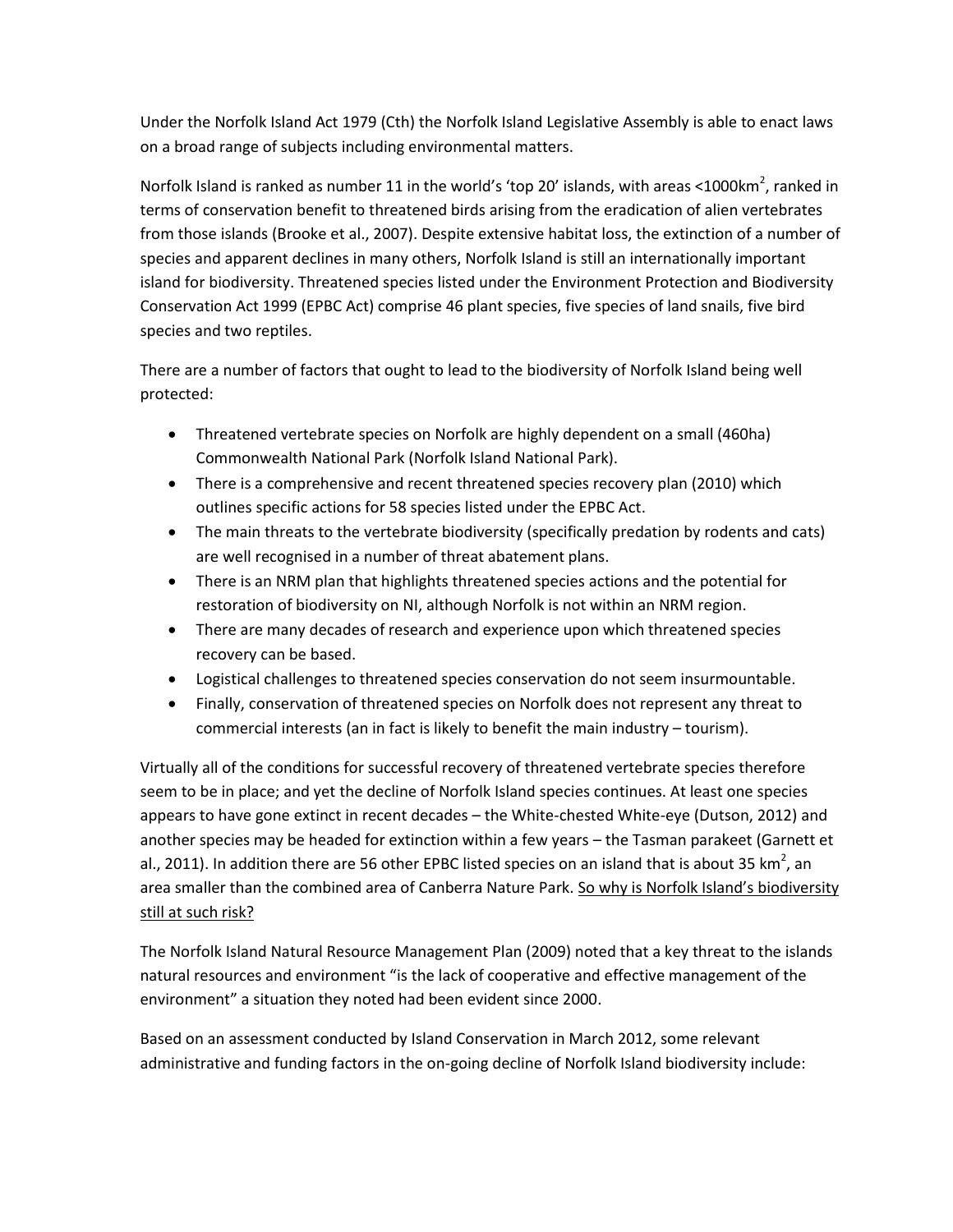- Very low levels of environmental management capacity on NI (both within the NI Territory Government and Parks Australia) with a consequence that there is an inability to implement any more than a small fraction of the management actions as described in the Threated Species Recovery Plan or NRM plan, including the protection of Tasman parakeets and other threatened species.
- Almost no additional funding has been provided outside of the NINP operating budget for any threatened species conservation in recent years.
- Norfolk does not "fit" into the Australian NRM region system and therefore does not receive NRM baseline funding.
- There is little capacity on NI to even apply for funding from Commonwealth sources. The application process is cumbersome and in most cases does not even recognise Norfolk Island as a region.
- Norfolk Island (and indeed all of Australia's overseas territories) never appears in Commonwealth Government environmental priorities (for example the recent One Land – Many Stories: Prospectus of Investment, Australian Government, Department of Sustainability, Environment, Water, Population and Communities, Canberra.).

However, above all else, the most significant factor in the ongoing decline of biodiversity on Norfolk Island is the lack of resources to adequately protect threatened endemic species (including birds, reptiles and invertebrates) from the impacts of feral predators and competitors.

## For example:

- Black rats and Polynesian rats have been implicated in the decline of the Tasman parakeet, golden whistler, scarlet robin, burrow-nesting seabirds, reptiles and invertebrates. Rats have also been identified as a threat to four threatened plant species. While some rat control does occur, it is not clear how effective this is in reducing rat numbers to levels that do not threaten susceptible species.
- Feral cats are implicated in the decline of the Norfolk boobook owl, Tasman parakeet, Golden whistler, scarlet robin, most nesting seabirds and the two reptiles. The only cat control is carried out by a small volunteer group and anecdotal evidence suggests that feral cat numbers have increased significantly in recent years.
- Several introduced birds have increased appreciably in numbers in recent years, including the Crimson rosella which has been implicated as a competitor for nests with the Tasman parakeet, and the European starling and feral chickens. Efforts to control or limit the damage caused by crimson rosella seem to have ceased and anecdotal evidence suggest a significant recent increase in numbers.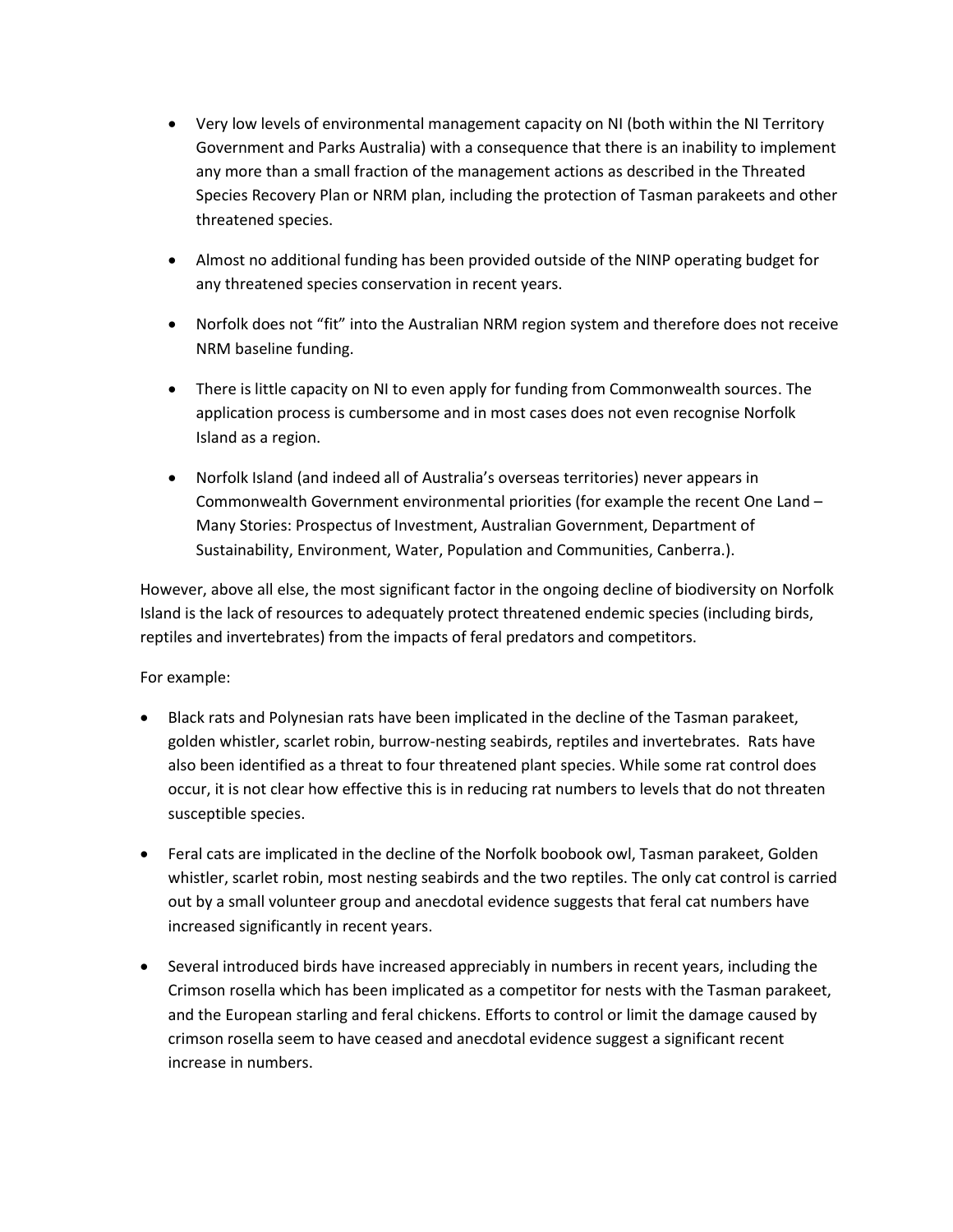- The Asian house gecko has also established at several sites around the island recently. If this species were to find its way to Phillip Island it could have serious implications for the rare lizards found there. The threats this species poses are not clear, although any risk assessment would be likely to favour eradication of this alien species as soon as possible. There does not seem to be any biosecurity arrangement that would either prevent the arrival of house gecko on Philip Island, nor is there any plan to detect and remove any that may exist now.
- Several pathogens have also been reported on the island, including "beak and feather" disease which was probably responsible for the deaths of many Tasman parakeets in the 1970s. It is not clear what, if anything is being done about this threat.
- The unique and iconic Norfolk Island pine is classified as a threatened species (Vulnerable) by the IUCN. A root-rotting fungal disease that is a threat to Norfolk Island's pines and other native plants is exacerbated by low levels of soil phosphorous – highlighting the link between the loss of nesting seabirds and the health of the island's ecosystem.
- The only burrow-nesting seabird still breeding on Norfolk Island in numbers is the wedge-tailed or Pacific shearwater. While there are no recent estimates of numbers it has been suggested that the population has declined in recent decades as a result of feral cat predation at breeding colonies. Cats also probably kill most of the smaller numbers of little shearwaters and blackwinged petrels that attempt to nest here. Failure to eradicate feral cats will continue to prevent the establishment of more extensive seabird breeding and hence the flow of marine nutrients into the island ecosystem. Failure to eradicate cats also inhibits the successful recovery of threatened seabirds that formerly nested on Norfolk.

## **The specific case of the Tasman parakeet: once saved from extinction and now back on the Critically Endangered list**

The Tasman parakeet *Cyanoramphus cookii* (or "Green parrot") was rescued from the brink of extinction in the early 1980s, but is once again believed to be at immediate risk of extinction. The Action Plan for Australian Birds (Garnett et al., 2011) lists the Tasman parakeet on Norfolk Island as Critically Endangered. The population recovered from near extinction in the early 1980s as a result of management actions to between 50 and 240 birds in 2009. However, there are concerns that ongoing rat and cat predation and competition with the introduced Crimson rosella for nesting hollows, may again be causing a serious decline in numbers and there is an urgent need to provide a much more precise estimate of the total population size.

Even at the higher end of the population estimates the Tasman parakeet remains extremely vulnerable to extinction over a short period of time. A combination of predation, competition for nest-hollows, disease and variability in food supply could all act to drive this species to unsustainably low population numbers and require the re-establishment of the expensive emergency measures initiated prior to 2009.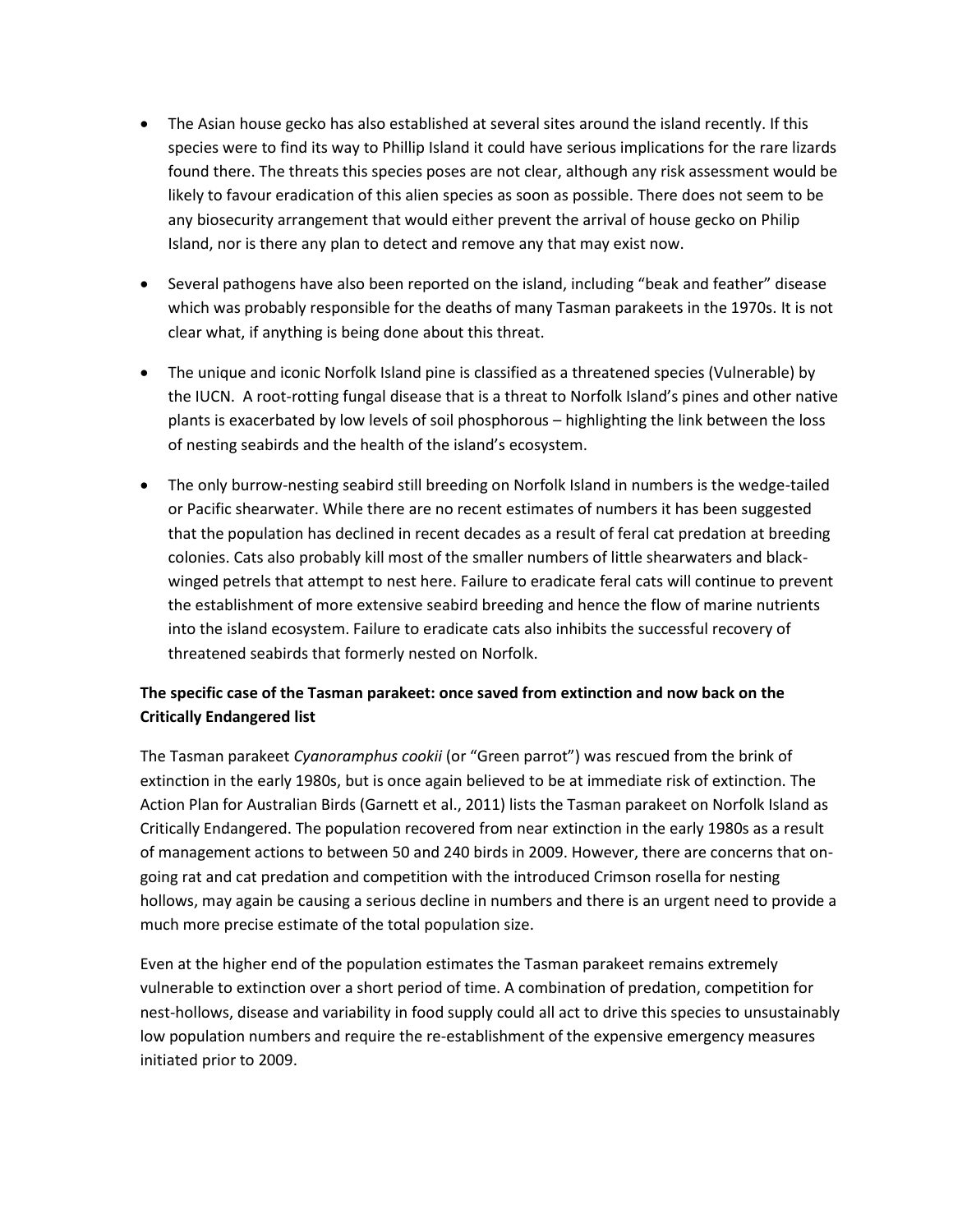## **The establishment of an integrated approach to biosecurity (the prevention, control and eradication of invasive pests) on Norfolk Island is one example of how a specific focus on high biodiversity islands would dramatically improve the prospects of survival for threatened species.**

Despite the creditable achievements of the past, and some limited programs within the National Park and some Public Reserves, there is little information available about progress in addressing declines of forest birds and other native species on Norfolk Island. It appears that monitoring of rats and feral cats, and of Tasman parakeets and other species, is no longer rigorous enough to provide reliable information on the status of native species, or their threats. Greater effort is needed to gather such information, and to revitalise species recovery and pest management programs.

Island Conservation (see Appendix A) has argued that the Commonwealth Government and the Norfolk Island Administration consider the following actions as part of an integrated approach to restoring the biodiversity of Norfolk Island.

- Given the difficulties faced by an Australian territory that is not part of an Australian NRM region and the considerable difficulty that island residents face in applying for funds from the Commonwealth, a specific Norfolk Island Biodiversity Rescue Package should be created. It is suggested than an amount of \$5million over 5 years is used to fund projects developed and implemented by the island community under a strategic plan for island restoration.
- Funding should immediately be increased to enable adequate management of invasive species threats on Norfolk Island with particular focus on invasive species within the NINP.
- Planning commence for an island-wide feral cat and rodent eradication program starting with funding for a full-scale feasibility study commencing in 2013.
- A statement of support, in principle, should be declared jointly by the Commonwealth Government and the Norfolk Island Administration to more effectively protect Norfolk Island's remaining biodiversity through the joint implementation of the Norfolk Island Threatened Species Recovery Plan.
- A statement of support, in principle, should be declared jointly by the Commonwealth Government and the Norfolk Island Administration to support economic stimulus and employment through targeted programs for "green" economic development.
- A workshop should be convened on Norfolk Island as soon as possible to discuss the need for a cooperative conservation program. The focus of this meeting should be to facilitate agreement amongst key stakeholders to a vision for Norfolk Island which incorporates ecological, social and economic needs. A process for engaging stakeholders in developing and implementing an integrated conservation strategy should also be determined.
- Potential (local, national and international) donors and other contributors should be identified who may wish to participate in a revitalised Norfolk Island conservation program. Their participation at the workshop should be facilitated.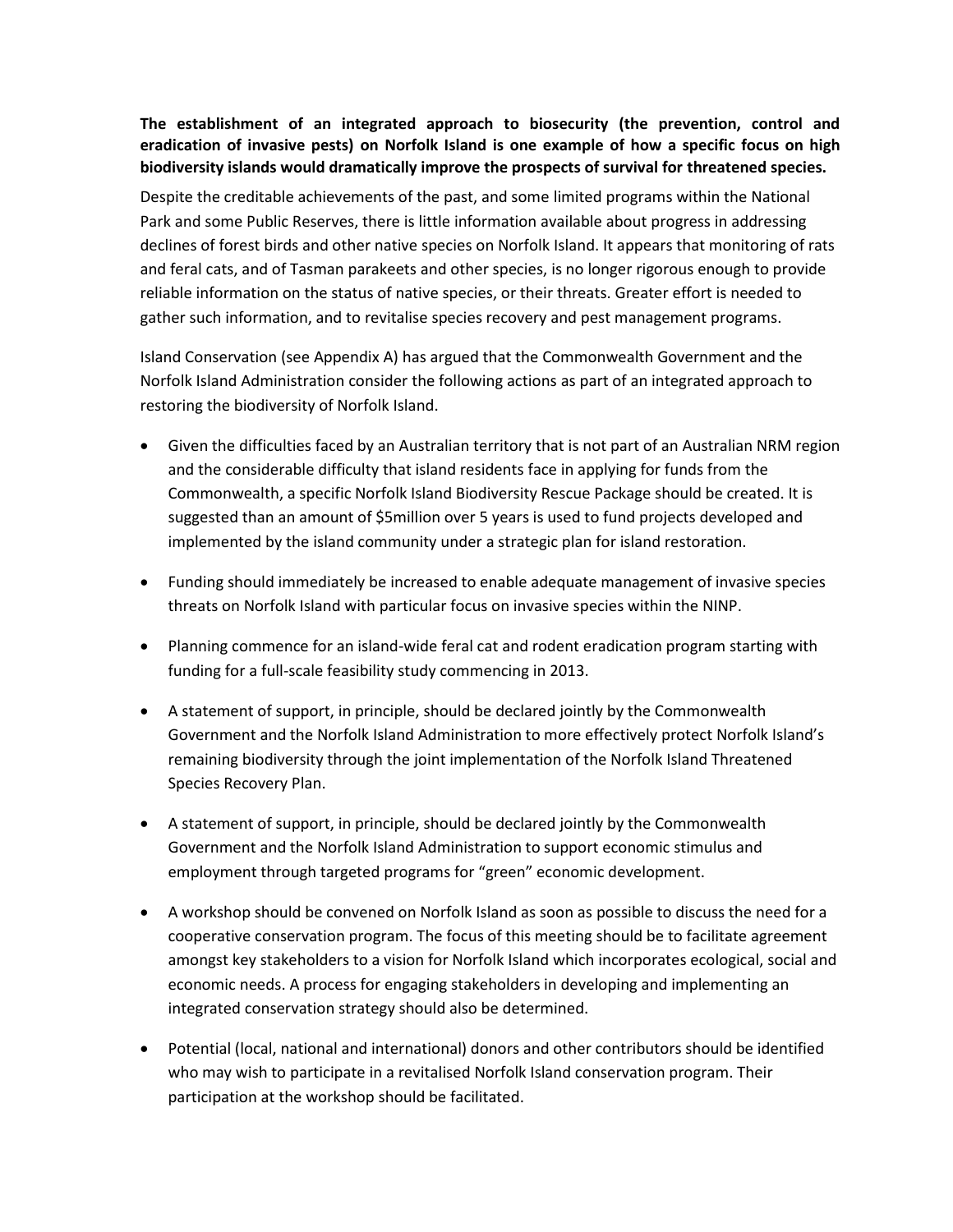- A governance structure and processes through which information will be gathered and disseminated, decisions made, resources allocated and tasks defined will need to be determined. This may involve a group with executive powers, supported by one or more advisory groups.
- Island-wide surveys and censuses should be undertaken as soon as possible to gain a clearer picture of the current distribution and numbers of as many plants and animals as possible, including threatened native species and introduced species. Selected monitoring programs should be appropriately supported and maintained.
- Reviews of species recovery projects and the Phillip Island restoration program, and associated weed and pest control programs, should be commissioned, to identify any necessary improvements or requirements for additional support. New plans should be prepared, as appropriate, to inform strategic decisions and to guide management actions.
- A research plan should be prepared and priority research projects initiated to underpin conservation decision making.
- A communication plan may also be required to ensure local residents, management agencies, donors and other stakeholders have access to current information and are able to influence decisions and to contribute to prescribed actions.

#### **References**

Brooke et al., 2007. Prioritizing the world's islands for vertebrate-eradication programmes. Animal Conservation **10** (2007) 380–390

Flannery, T. (2012) After the Future. Australia's new extinction crisis. Quarterly Essay 48

Garnett, S.T., J. K. Szabo and G. Dutson. 2011. Action Plan for Australian Birds. Birds Australia, CSIRO publishing

Director of National Parks, 2010. Norfolk Island Region Threatened Species Recovery Plan. Department of the Environment, Water, Heritage and the Arts. Canberra.

Dutson, G. 2012. Population densities and conservation status of Norfolk Island forest birds. Bird Conservation International, page 1 of 12. © BirdLife International, 2012

Nias, Raymond C., Burbidge, Andrew A., Ball, Derek, and Pressey, Robert L. (2010) *[Island arks: the](http://eprints.jcu.edu.au/16314/)  [need for an Australian national island biosecurity initiative.](http://eprints.jcu.edu.au/16314/)* Ecological Management and Restoration, 11 (3). pp. 166-167.

Norfolk Island Natural Resource Management Plan. (2009). Parsons Brinckerhoff Australia Pty Limited (PB)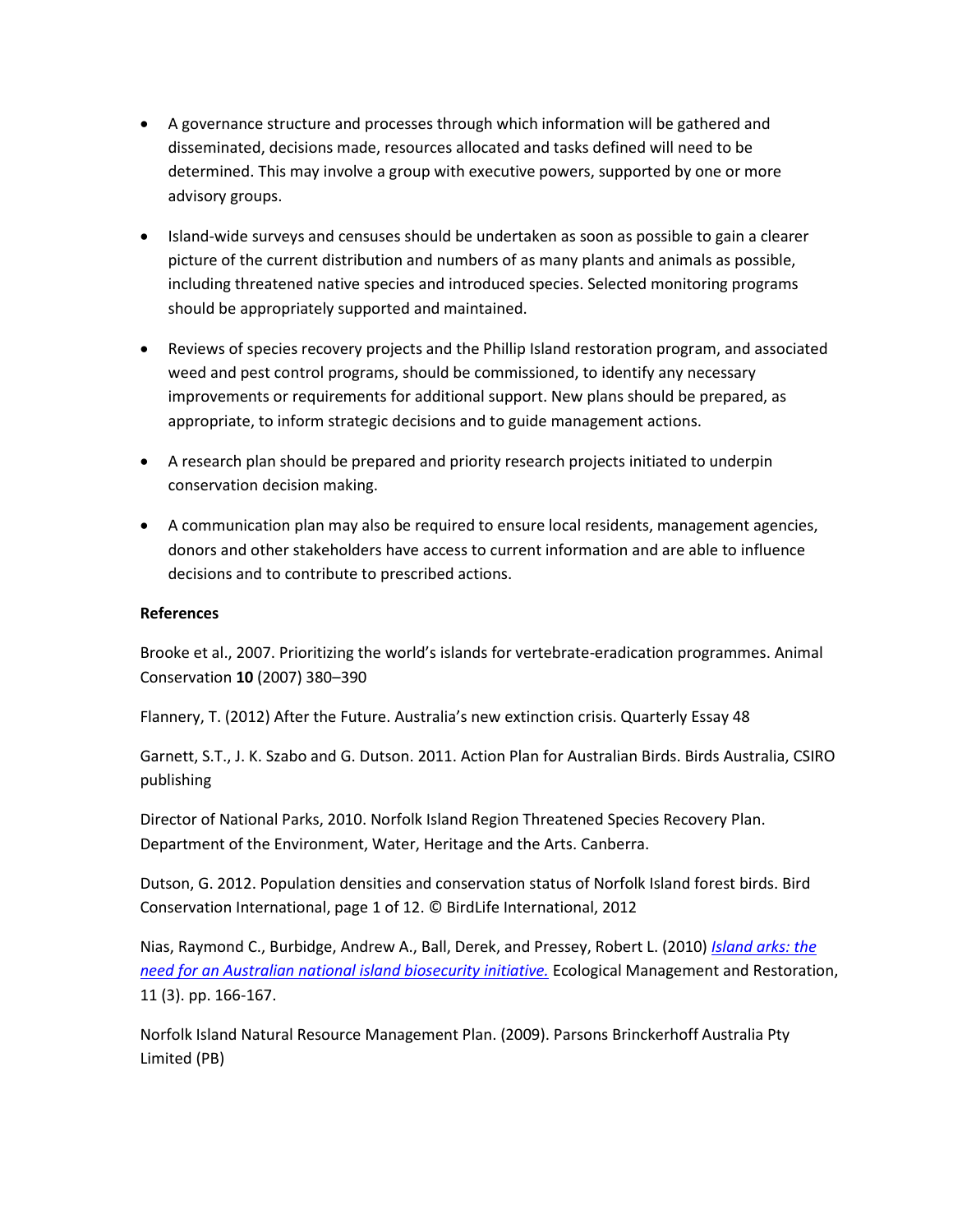Veitch, C.R., Clout, M.N., and Towns, D.R. (eds). 2011. *Island Invasives: Eradication and Management. Proceedings of the International Conference on Island Invasives.* Gland, Switzerland: IUCN and Auckland, New Zealand: CBB. xii + 542pp.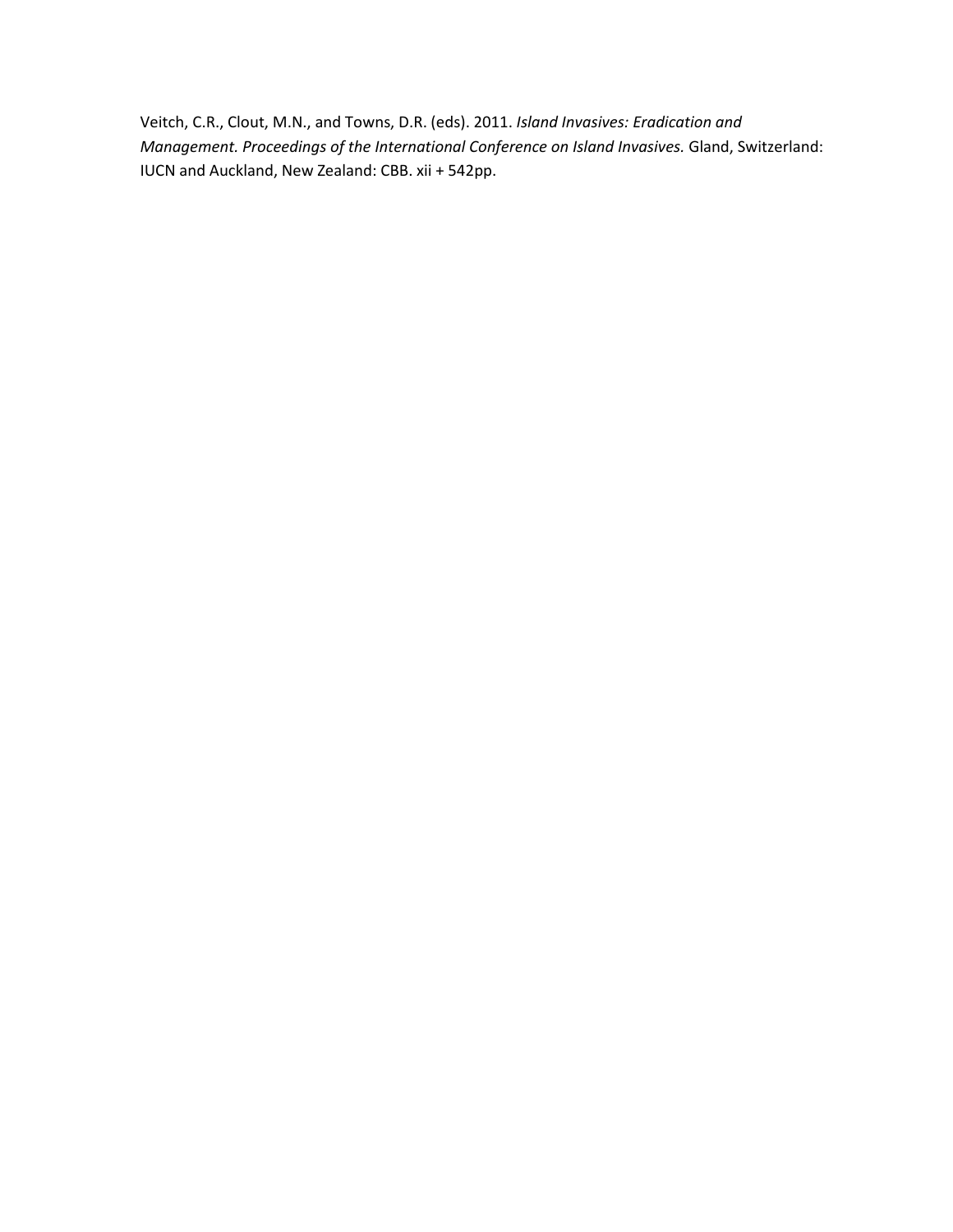# Building on the past to preserve the future – some issues and options for biodiversity conservation on Norfolk Island

Raymond C. Nias and Alan Saunders

May 2012

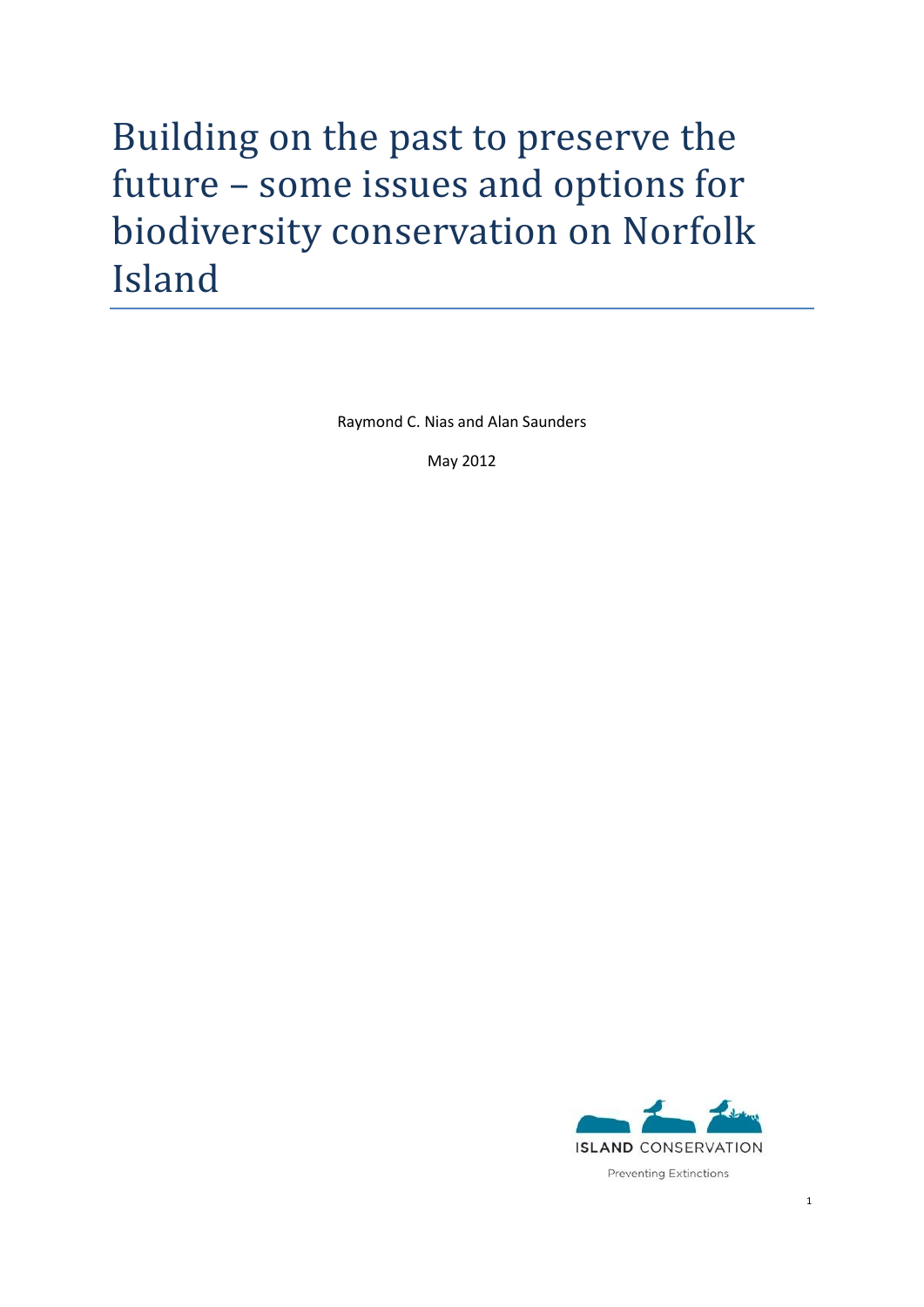## **The authors:**

Dr Raymond Nias has been involved in conservation for more than 25 years and is the Director, Southwest Pacific Regional Program for the international organisation Island Conservation.

Contact:

Dr Raymond Nias Director, Southwest Pacific Regional Program **ISLAND CONSERVATION** 

Alan Saunders manages Landcare Research's international invasive species program, based in Hamilton, New Zealand. Alan has extensive experience in biodiversity conservation, including threatened species recovery and pest management, habitat assessments and island restoration.

Contact:

Alan Saunders

**INVASIVE SPECIES INTERNATIONAL** 

### **www.islandconservation.org**

Postal Address: Island Conservation c/- TierraMar Consulting, PO Box 1260, Sutherland, NSW, Australia 1499

*International Headquarters:*  **Island Conservation** 100 Shaffer Road, LML Santa Cruz, CA 95060, USA Tel: +1(831) 3594787

www.isinz.com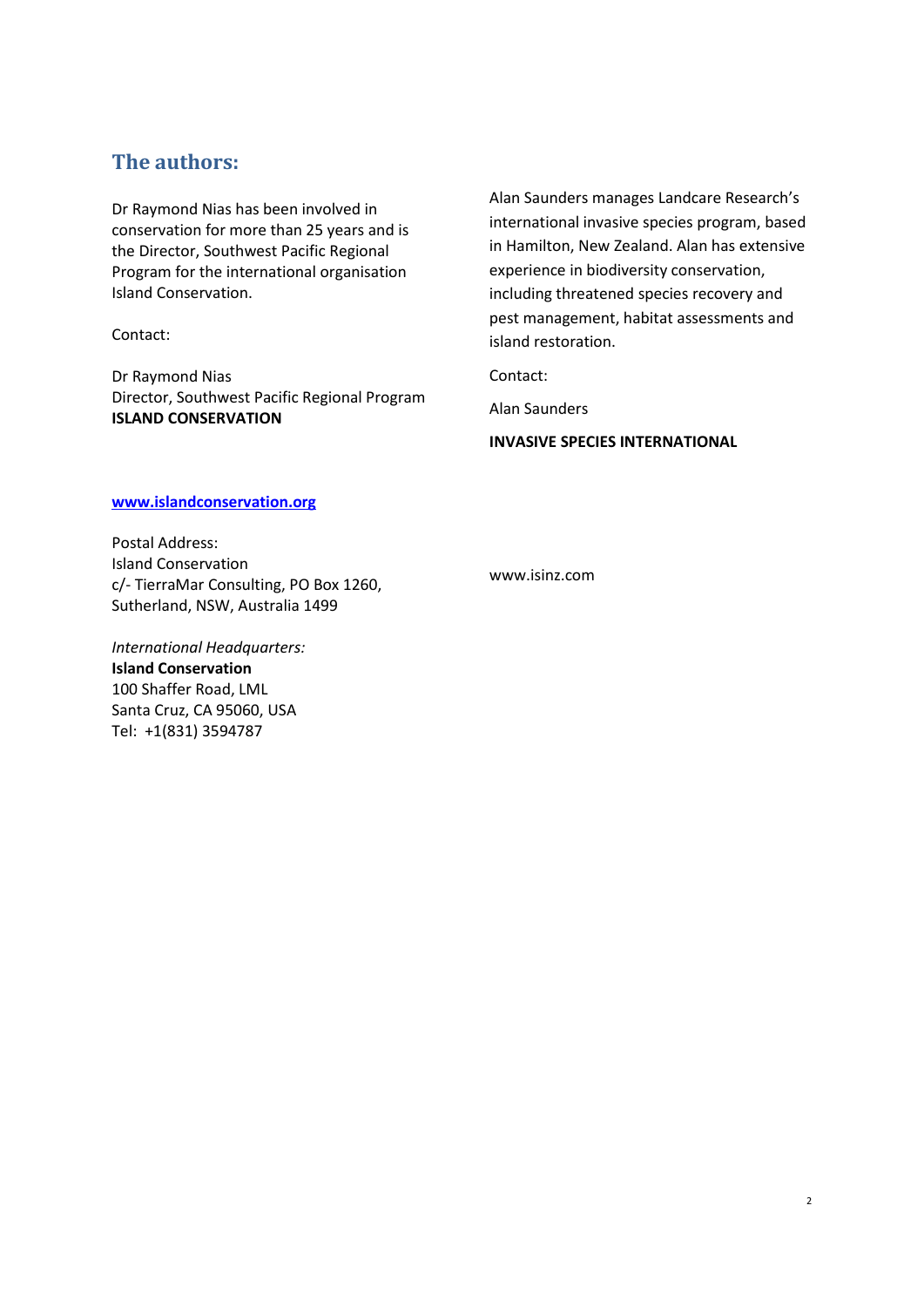# **Contents**

| Isolation, endemism and vulnerability are key features of island biodiversity. 4                  |
|---------------------------------------------------------------------------------------------------|
| Norfolk Island is internationally recognised for its biodiversity values, but these values are at |
| Invasive species constitute a key threat to the biodiversity values of Norfolk Island  6          |
|                                                                                                   |
| Islands of hope: solutions are available to protect Norfolk Island's natural heritage, but        |
|                                                                                                   |
|                                                                                                   |
|                                                                                                   |
|                                                                                                   |
| Developing and implementing a shared plan for the recovery of threatened species11                |
| Developing a sustainable source of funding for environmental projects 11                          |
| Promoting Norfolk Island globally as a model for island conservation11                            |
|                                                                                                   |
|                                                                                                   |
|                                                                                                   |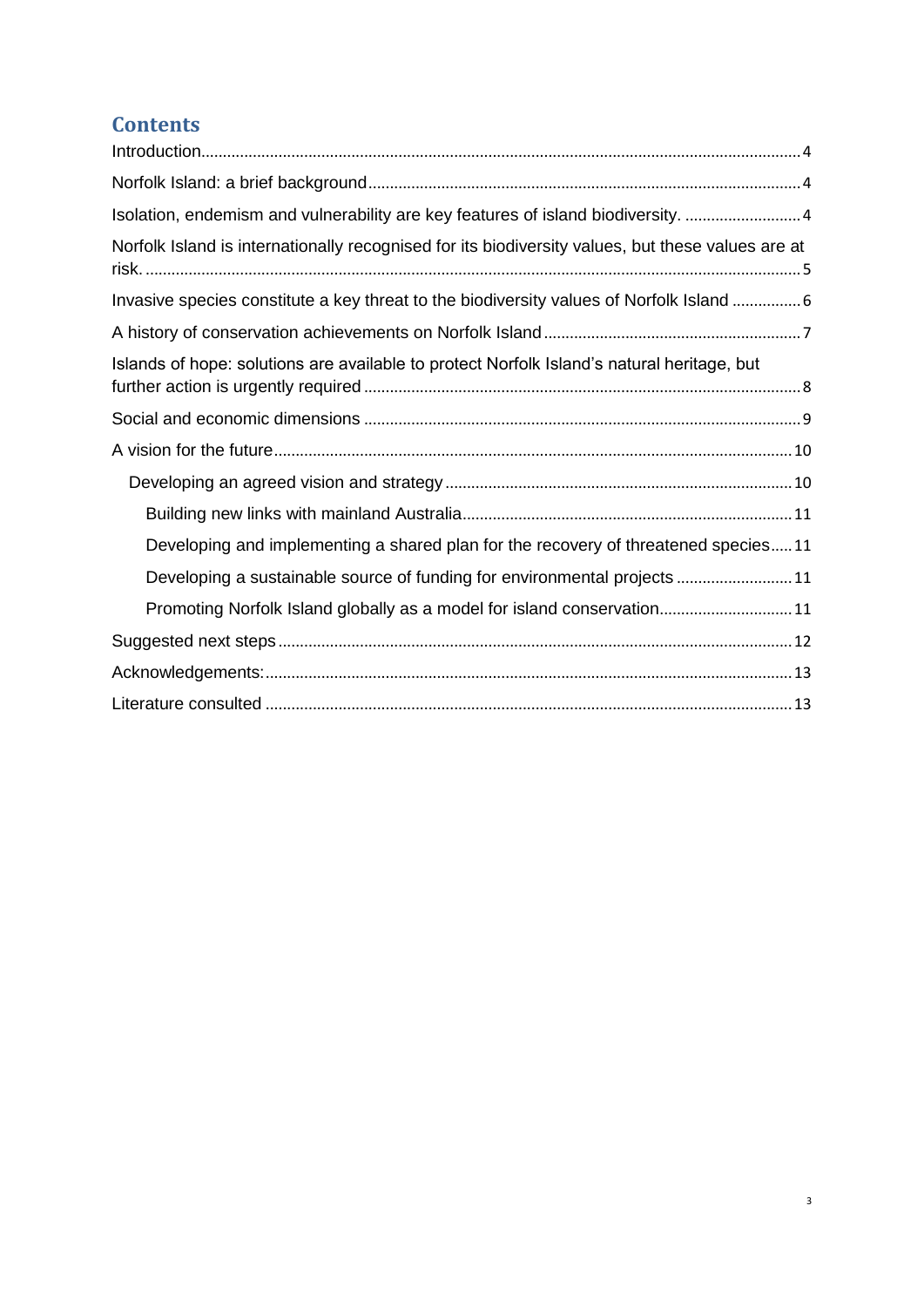# <span id="page-12-0"></span>**Introduction**

The Norfolk Island Group, consisting of Norfolk, Phillip and Nepean Islands, and a number of smaller islets and stacks, is an internationally important biodiversity "hotspot". It is also home to about <1800 people who rely heavily on tourism for their livelihoods. Despite important biodiversity conservation achievements, including the establishment of the Norfolk Island National Park, the eradication of rabbits from Phillip Island and averting the imminent extinction of the Tasman parakeet, there are concerns that populations of native plants and animals continue to decline, perhaps leading to further extinctions. We were asked by the Norfolk Island Flora and Fauna Society to offer some general observations about conservation needs and opportunities, and to suggest new directions which might be considered by stakeholders, decision makers and others with an interest in preserving Norfolk Island's natural heritage. The following comments are based on our visit and some meetings with local people, and a preliminary review of available literature, and should not be taken as a comprehensive evaluation. These comments are necessarily general and brief. We would be happy to expand on specific points and would welcome any opportunity to contribute to discussions which may arise from them.

# <span id="page-12-1"></span>**Norfolk Island: a brief background**

- Norfolk Island is an external territory of Australia around 1700 km north-east of Sydney. The Group comprises the main island of Norfolk and two smaller islands, Nepean Island and Phillip Island, and a number of small offshore islets and stacks.
- The island has a long and fascinating human history stretching from early evidence of Polynesian visitors through to being used for a settlement and later as a penal colony by the British and, in 1856, being settled by people from Pitcairn Island.
- Since 1914, Norfolk Island has been governed under the authority of the Commonwealth of Australia and was granted partial self-government in 1979. Under the Norfolk Island Act 1979 (Cth) the Norfolk Island Legislative Assembly is able to enact laws on a broad range of subjects including environmental matters.
- The Norfolk Island Government is primarily responsible for the delivery of government services on the Island. The Norfolk Island Parks and Forestry Service is the government body responsible for environmental and land management matters outside of the national park, including management of reserves.

# <span id="page-12-2"></span>**Isolation, endemism and vulnerability are key features of island biodiversity.**

- Islands are at the centre of the current global extinction crisis. While they only make up 5% of the earth's surface islands support 20% of all biodiversity, including a disproportionately high number of endemic species (that is, plants and animals that live nowhere else).
- Because of their isolation oceanic islands have unique biotas. The Norfolk Island Group is recognised internationally as an important biodiversity conservation site, in part, because it is one of a few oceanic islands which exist in the subtropical zone (between temperate and tropical latitudes.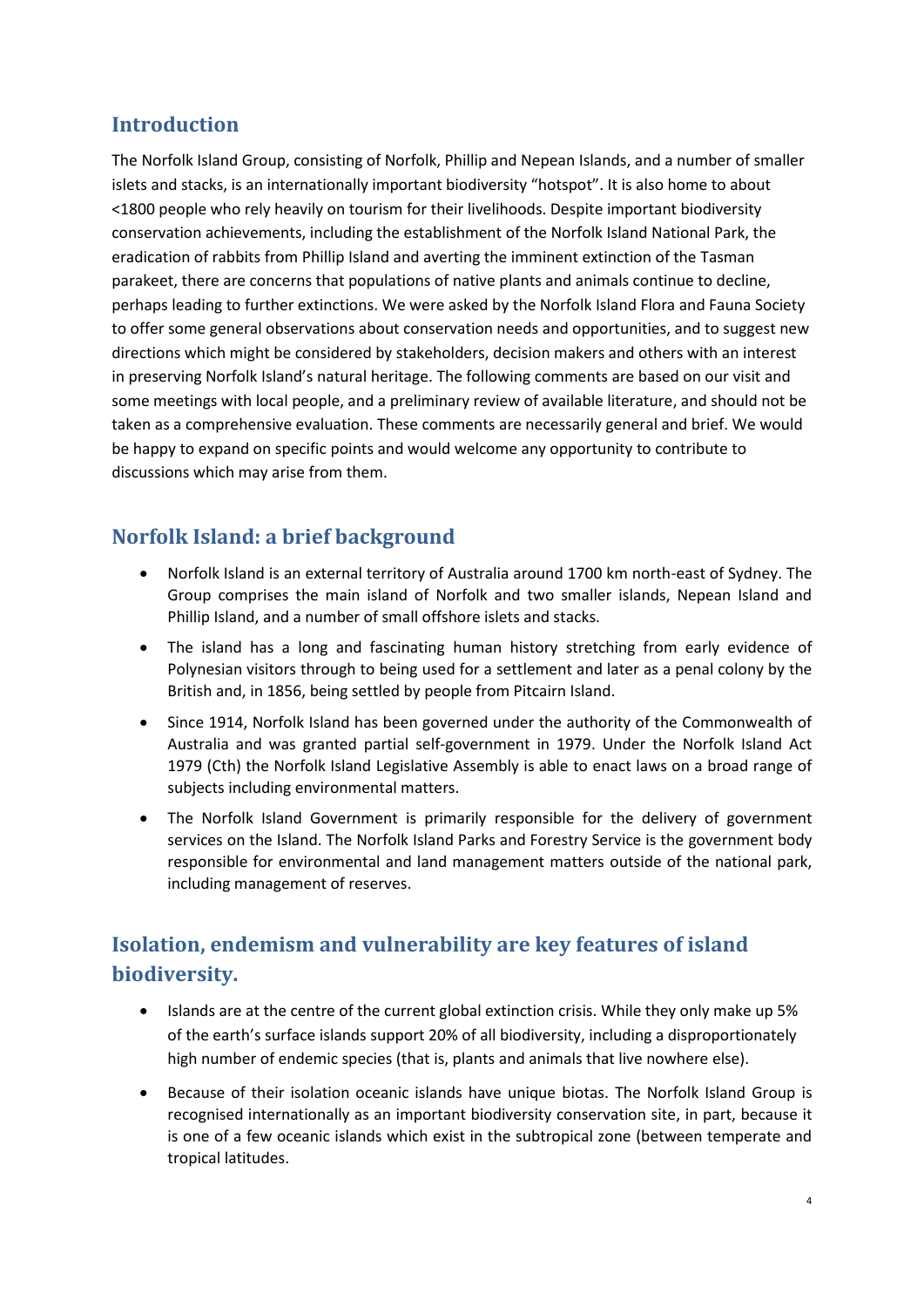- Islands typically feature high levels of endemism. Unfortunately island endemics are especially vulnerable to induced environmental changes. The small size of many island populations may increase the risk of their extinction.
- Major changes have occurred in the Norfolk Island Group following human colonisation. Extensive habitat loss, fragmentation and on-going degradation, coupled with the impacts of weeds and invasive vertebrate and invertebrate animals undoubtedly present the greatest threats to the continued survival of Norfolk Island's native flora and fauna.
- Large areas of forest on Norfolk Island have been cleared for farming, forestry or urban development, leaving a patchwork of small, modified forest remnants. A little over 460 hectares of native forest is protected within the Norfolk Island National Park. This is the largest remaining area of relatively intact native forest on the island.
- Climate change is likely to lead to further changes and, perhaps, additional environmental stress. While most species may be able to adapt to the predicted changes, small subtropical forest remnants could be sensitive to extreme weather events and invasive species may be better-adapted than native species to establish and spread under different conditions

# <span id="page-13-0"></span>**Norfolk Island is internationally recognised for its biodiversity values, but these values are at risk.**

- The Norfolk Island Group is an important breeding site for many thousands of seabirds, some of which breed at few other places. Both Norfolk Island and Phillip Island have been designated as Important Bird Areas by Birdlife International on the basis of threatened endemic species and seabird numbers. It has also been identified as an Endemic Bird Area recognising that eight endemic forest birds are present. A further 7 have gone extinct since European colonisation. It has recently been suggested that another forest bird, the Whitechested White-eye is now 'presumed extinct' (Dutson, 2012).
- The Action Plan for Australian Birds (2010) lists the Tasman parakeet (or "Green parrot") as Critically Endangered. The population recovered from near extinction in the early 1980s as a result of management actions to as many as 240 or more in 2009. However there are concerns that on-going rat and cat predation and competition with the introduced Crimson rosella for nesting hollows may again be causing a serious decline in numbers. The conservation status of other forest birds such as the Southern boobook and Pacific robin is also uncertain.
- Other native animals include 2 endemic lizards now limited to Phillip Island and other outliers in the Group, and 2 species of bats – which also seem to have disappeared relatively recently. There is a rich invertebrate fauna including land-snails, cockroaches and beetles, and an endemic cricket and centipede.
- More than 180 species of native plants have been identified, with about a quarter of these being endemic. More than double this number of introduced plants is present, including some such as African olive, cherry guava and Hawaiian holly which are invasive weeds.
- Threatened species listed under the *Environment Protection and Biodiversity Conservation Act 1999* (EPBC Act) comprise 46 plant species, five species of land snails, five bird species and two reptiles.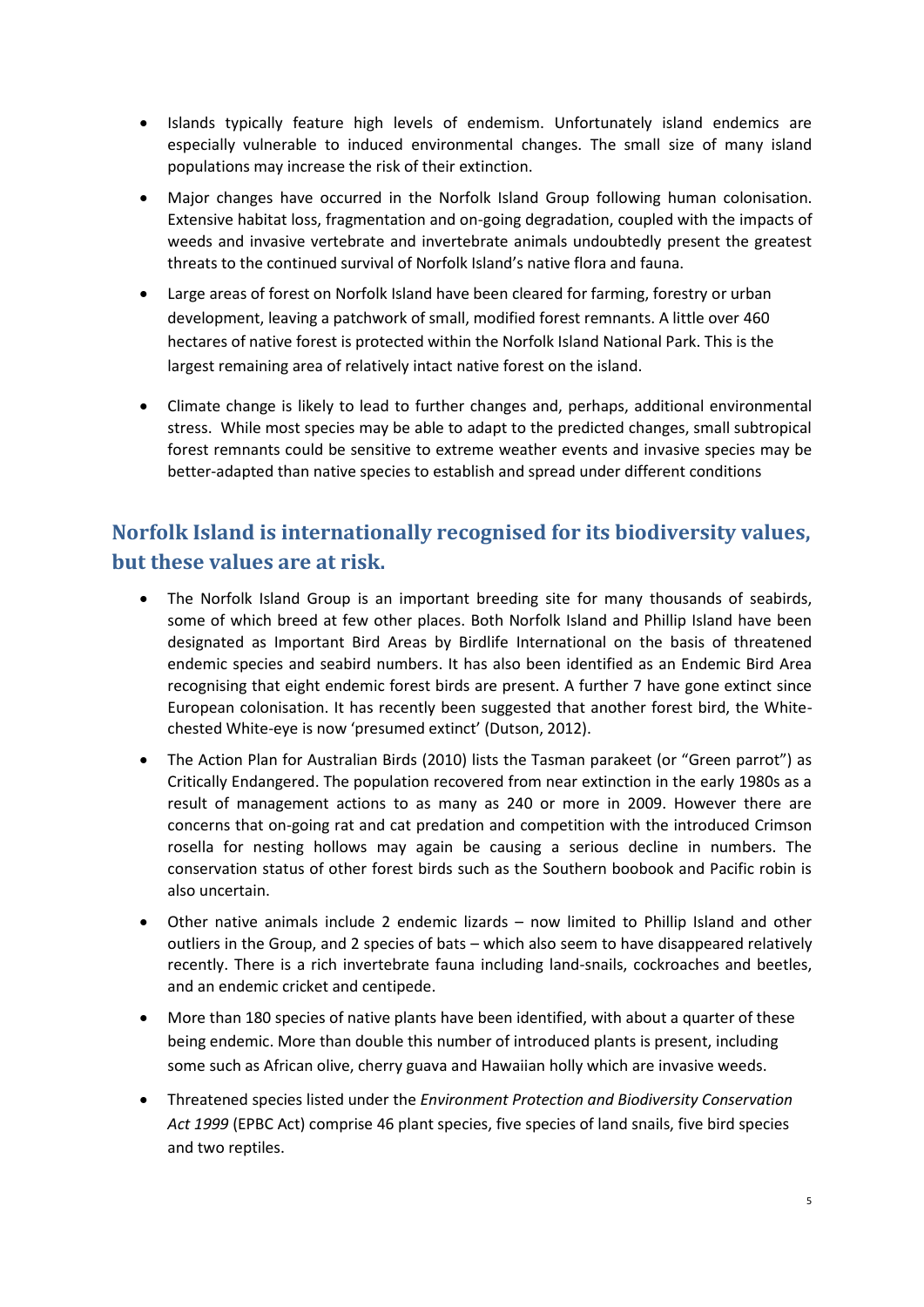- Norfolk Island is ranked as number 11 in the world's 'top 20' islands, with areas <1000 $km^2$ , ranked in terms of conservation benefit to threatened birds arising from the eradication of alien vertebrates from those islands (Brooke et al., 2007). Despite extensive habitat loss, the extinction of a number of species and apparent declines in many others, Norfolk Island is still an internationally important "biodiversity hotspot".
- Norfolk Island is part of a natural group of islands in the Southwest Pacific that share a number of bird species with the Lord Howe Island Group, and the Kermadec Islands of New Zealand. It has been suggested that the successful eradication of invasive predators from these islands would be beneficial to the seabirds and forest birds that currently or previously inhabited these islands. There are many conservation management projects and research questions that could be advanced in a program of seabird research across the three island groups (David Priddell, pers. comm.).
- Other suggestions have been made to translocate land bird species to islands where the local species or subspecies has become extinct (as was in effect done with the Norfolk Island boobook owl). For example if a surplus of Tasman parakeets could be produced through management of nest sites, could some of these birds be used to re-establish a population on Lord Howe Island<sup>1</sup>? This would not only represent a potential gain for the Lord Howe ecosystem, but provide a valuable insurance population in case of future problems on Norfolk Island.

# <span id="page-14-0"></span>**Invasive species constitute a key threat to the biodiversity values of Norfolk Island**

- The arrival of invasive alien species such as rats, cats, ants and weeds where they have been previously absent has had profound impacts on islands around the world. The majority of all recorded extinctions have taken place on islands. Many of these extinctions are directly attributable to the impacts of invasive vertebrate predators and competitors, such as rats, cats and pigs.
- On Norfolk Island the impact of invasive species has been as dramatic as anywhere. Seabird colonies have declined significantly as a result of predation by rats and feral cats. This has seriously reduced the flow of marine nutrients to terrestrial ecosystems. The entire island ecosystem is considered at risk as a result of the reduction in phosphorous that was previously deposited in the guano of millions of seabirds.
- Black rats and Polynesian rats have been implicated in the decline of the Tasman parakeet, golden whistler, scarlet robin, burrow-nesting seabirds, reptiles and invertebrates. Rats have also been identified as a threat to four threatened plant species.
- Feral cats are implicated in the decline of the Norfolk boobook owl, Tasman parakeet, Golden whistler, scarlet robin, most nesting seabirds and the two reptiles.

1

 $1$  This and similar suggestions are made in the Action Plan for Australian Birds 2010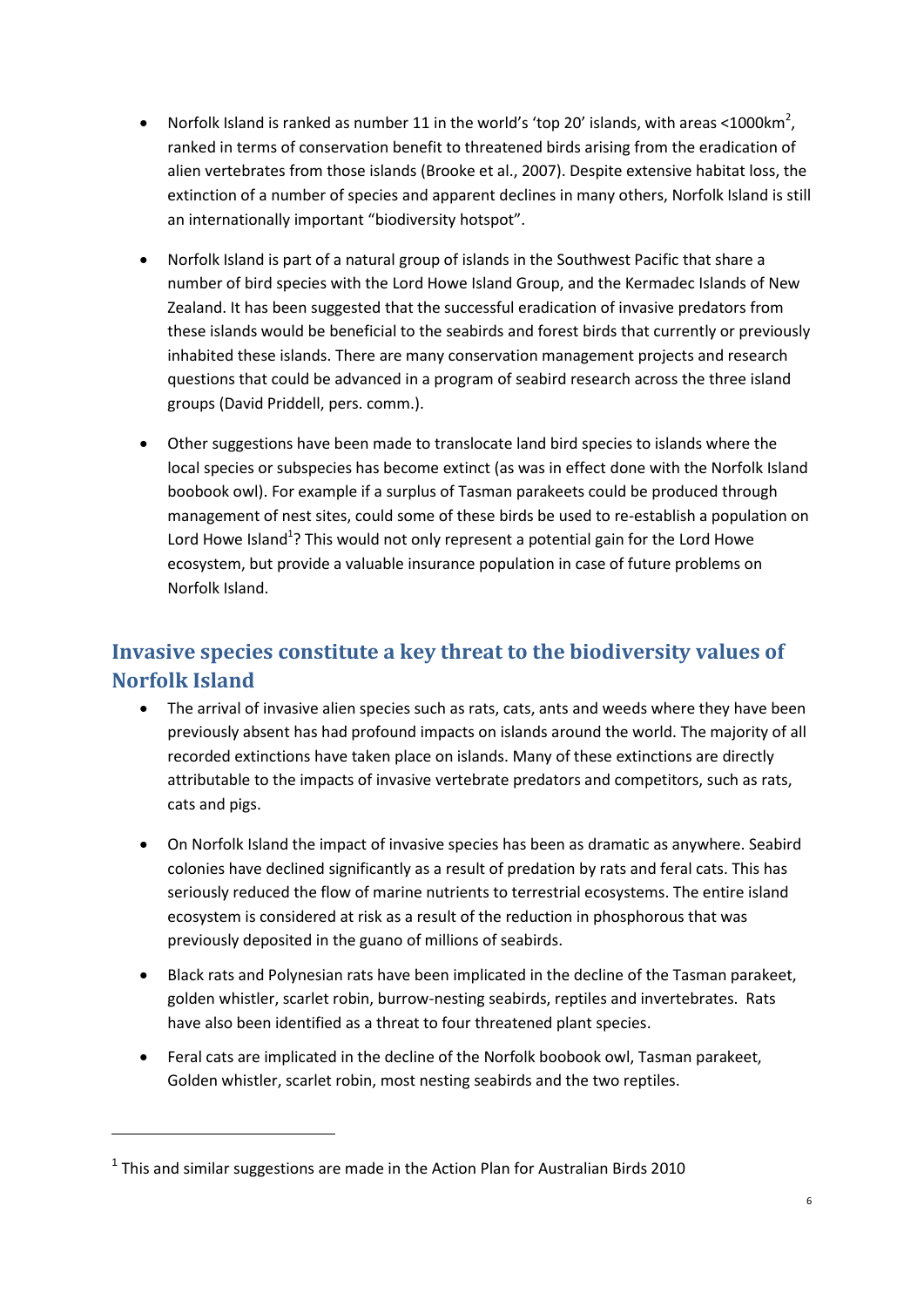- Several introduced birds have increased appreciably in numbers in recent years, including the Crimson rosella which has been implicated as a competitor for nests with the Tasman parakeet, and the European starling and feral chickens. The invasive Argentine ant is also present at a number of sites around Norfolk Island. This species has had significant impacts on island biodiversity elsewhere. The Asian house gecko has also established at several sites around the island recently. If this species were to find its way to Phillip Island it could have serious implications for the rare lizards found there. The threats this species poses are not clear, although any risk assessment would be likely to favour eradication of this alien species as soon as possible, if this were possible. Several pathogens have also been reported on the island, including "beak and feather" disease which was probably responsible for the deaths of many Tasman parakeets in the 1970s.
- The unique and iconic Norfolk Island pine is classified as a threatened species (Vulnerable) by the IUCN. A root-rotting fungal disease that is a threat to Norfolk Island's pines and other native plants is exacerbated by low levels of soil phosphorous – again highlighting the inextricable link between seabirds and the island's ecosystem.
- Several seabirds have been eliminated from Norfolk Island including the Pycroft's petrel which was probably eliminated by early Polynesian settlers. The Providence petrel was famously extirpated in the 1790s by European settlers after HMS *Sirius* foundered off Slaughter Bay. The only burrow-nesting seabird still breeding on Norfolk Island in numbers is the wedge-tailed or Pacific shearwater. While there are no recent estimates of numbers it has been suggested that the population has declined in recent decades as a result of feral cat predation at breeding colonies. Cats also probably kill most of the smaller numbers of little shearwaters and black-winged petrels that attempt to nest here.
- Fortunately, capacity to effectively manage invasive species impacts is rapidly improving, and confidence to undertake island restoration projects is growing around the world.

# <span id="page-15-0"></span>**A history of conservation achievements on Norfolk Island**

- A number of important conservation successes have been achieved in the Island Group.
- Underpinning these achievements has been the creation of the Norfolk Island National Park, Botanic Garden and the Public Reserve network, and the preparation of management plans including biodiversity conservation goals and invasive species management objectives.
- The eradication of rabbits from Phillip Island in 1988 was a significant international achievement which has created important opportunities to restore the island, and to develop a small, but growing nature tourism enterprise.
- The initiation of recovery programs for the Tasman parakeet and Norfolk boobook owl in the mid-1980s were important steps. A program of intensive rat and cat control was initiated in the National Park aimed at reducing their impact on Tasman parakeets and other native birds. The preparation of a Norfolk Island threatened species recovery plan also constituted an important development. This plan identifies key threats to the islands' biodiversity, and sets out a number of objectives and actions to address them. Further support to achieve planned objectives would constitute a major step forwards.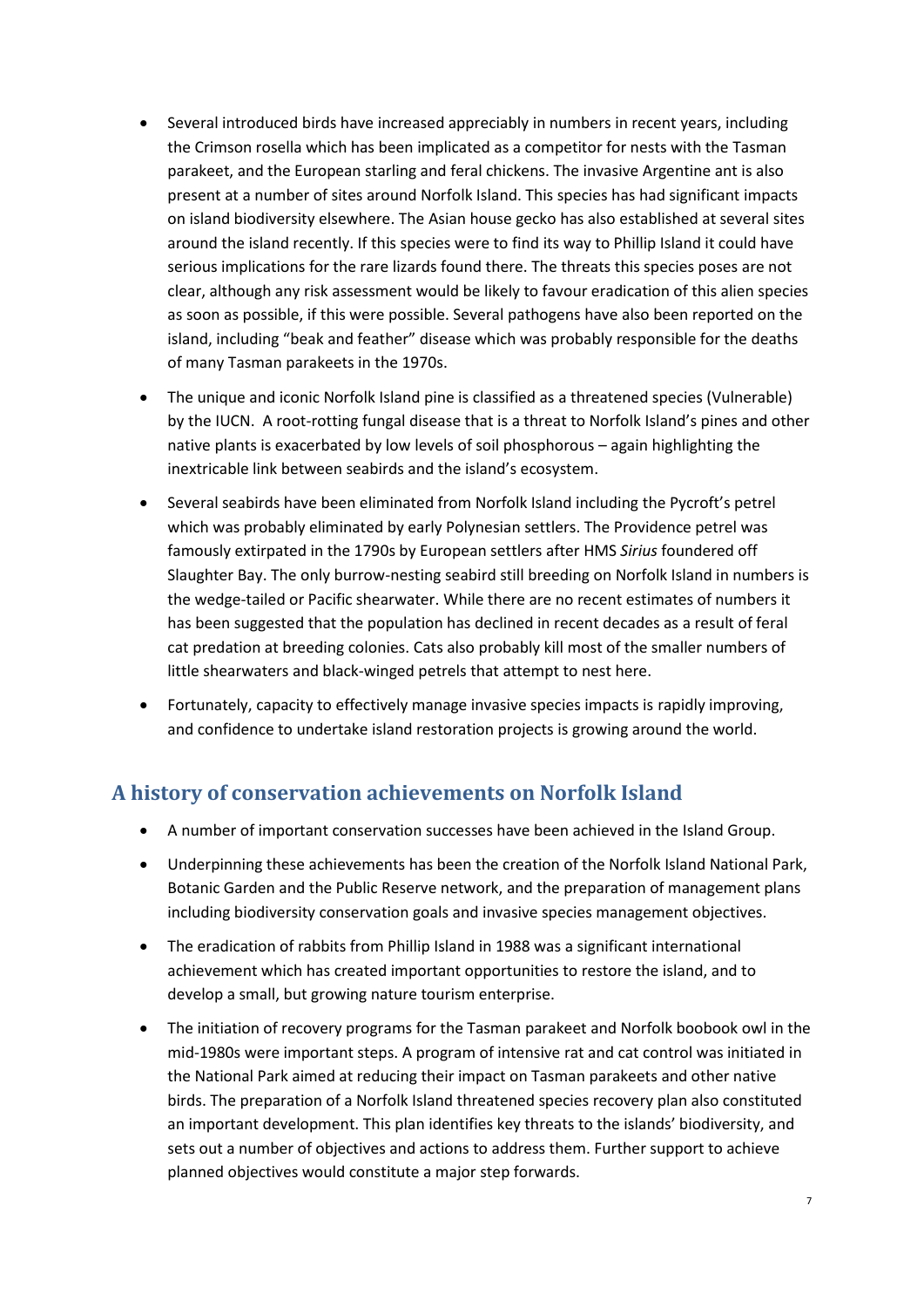Considerable effort has gone into weed control in the National Park and Public Reserves, by government agencies and community groups. A program aimed at eradicating Argentine ants is currently underway across Norfolk Island, focused on reducing associated risks to human health and the economy, as well as to native biodiversity.

# <span id="page-16-0"></span>**Islands of hope: solutions are available to protect Norfolk Island's natural heritage, but further action is urgently required**

- The very features that make islands special and vulnerable also present unique conservation management opportunities. In particular, island ecosystems are often more intact than continental ones. Furthermore, their isolation from other landmasses means islands may be ideal sites to eradicate terrestrial invasive species, and to prevent their reinvasion. Our growing collective capacity to eradicate invasive alien species and to maintain effective biosecurity programs – coupled with emerging confidence in our ability to recover native species and to restore biological communities means we have entered a new, more positive era in biodiversity conservation. The number, scope and scale of eradication projects being undertaken around the world is increasing rapidly.
- The eradication of European rabbits from Phillip Island in the mid-1980s provides strong evidence of the impact of invasive species – in this case a browser which, together with feral goats and pigs earlier, removed virtually all the vegetation from the island, de-stabilised soils and destroyed seabird breeding burrows. Photo-points established at the time of the rabbit eradication, and re-measured subsequently, show dramatic vegetation recovery – of both native and introduced species. Fortunately Phillip Island remains free of invasive predators such as rats and cats. Birds and lizards are responding well as vegetation recovers. In addition to increases in existing populations, three species of petrels not recorded on Phillip Island prior to the rabbit eradication are now present and breeding. These and many other examples provide some indication of the potential to restore islands if invasive species are eradicated.
- Recognising what has already been achieved in the Group, and that further initiatives are urgently needed, coupled with advances in invasive species management, species recovery and island restoration which have been made recently, there is an exciting prospect that Norfolk Island could be developed as an international model for the conservation and restoration of inhabited islands. Such a model would be both important and timely.
- The Commonwealth *Environment Protection and Biodiversity Conservation Act 1999* (EPBC Act) provides for the establishment of Commonwealth reserves in areas of Commonwealth responsibility. The EPBC Act provides, *inter alia*, for the listing of threatened species, the making of recovery plans for listed species and protection for listed species in areas of Commonwealth responsibility.
- The Norfolk Island National Park and the Norfolk Island Botanic Garden are established under both the EPBC Act and specific Norfolk Island legislation. The current management plan for the park and garden prepared under the EPBC Act came into effect in 2008 for a period of 10 years and, *inter alia*, provides for any necessary threatened species recovery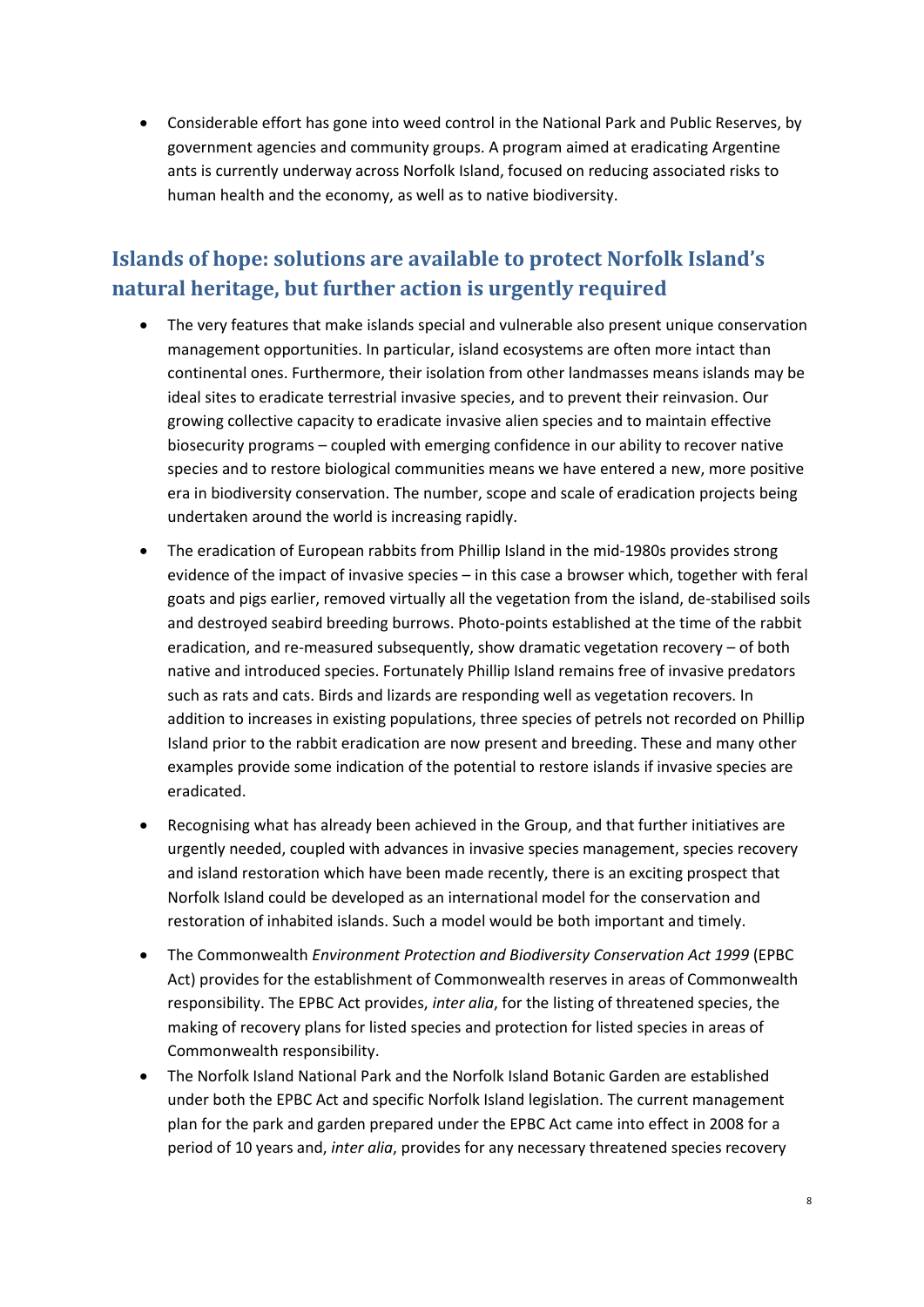actions to be undertaken, including reintroductions of species to and from the park and botanic garden.

 The Norfolk Island Region Threatened Species Recovery Plan (2010) is a comprehensive plan for the recovery of all 58 species listed under the EPBC Act. In the Norfolk Island National Park and Botanic Garden, the Director of National Parks will implement the recovery plan in accordance with the management plan for the park and garden. For areas outside the national park and botanic garden, the Commonwealth is required to seek the cooperation of the Norfolk Island Government with a view to jointly implement a recovery plan. There is no legal requirement under the EPBC Act for the Norfolk Island Government to implement a recovery plan in the Territory. A recovery plan similarly does not place obligations on any individual landholder on Norfolk Island.

## <span id="page-17-0"></span>**Social and economic dimensions**

Most island restoration programs to date have been undertaken on uninhabited islands where public interests and potential land use conflicts have been minimal. Increasingly, however, consideration is being given to managing invasive species and restoring ecosystems on larger, inhabited islands. There is growing awareness that incorporating social and economic dimensions, alongside ecological and logistical ones, will be important if conservation goals are to be achieved and desired outcomes sustained on inhabited islands, and other sites. There are few precedents for such multi-focused, integrated approaches. Restoration practitioners have much to learn about how these wider dimensions can be appropriately incorporated.

Based on the discussions we had during our visit we observed that local people value their natural heritage and would support further efforts to conserve Norfolk Island's biodiversity, provided the methods employed, and associated risks and costs, were acceptable. We sensed that many residents take pride in their natural environment, and have strong views on the conservation of particular species and sites. A number of community groups have demonstrated their interests in biodiversity conservation through their involvement in flora and fauna surveys, weed control programs, species recovery projects and other activities. It will be critical that local views and interests are appropriately reflected in any conservation program to be developed.

While local residents' needs are important, it should be noted that there is a wider "community of interest" that extends beyond Norfolk Island. National and international conservation organisations, as well as people with special interests, rate the Group highly. Many would welcome opportunities to contribute to a cooperative conservation program.

Norfolk Island is currently in an economic depression which is impacting on the quality of life of residents, and on the ability of the Norfolk Island government to support conservation activities. In a recent economic assessment it was suggested that economic development should focus largely on tourism since this industry was the main economic driver on the island. Nature tourism was identified in the report as an "emerging niche opportunity" for Norfolk Island.

A new tourism sub-market involving cruise ships was suggested, and the development of wharf facilities to handle containerised cargo and to unload passengers was identified as an important potential economic development project. Such developments which allow vessels to berth could present significant new biosecurity risks. If effective biosecurity measures were implemented as part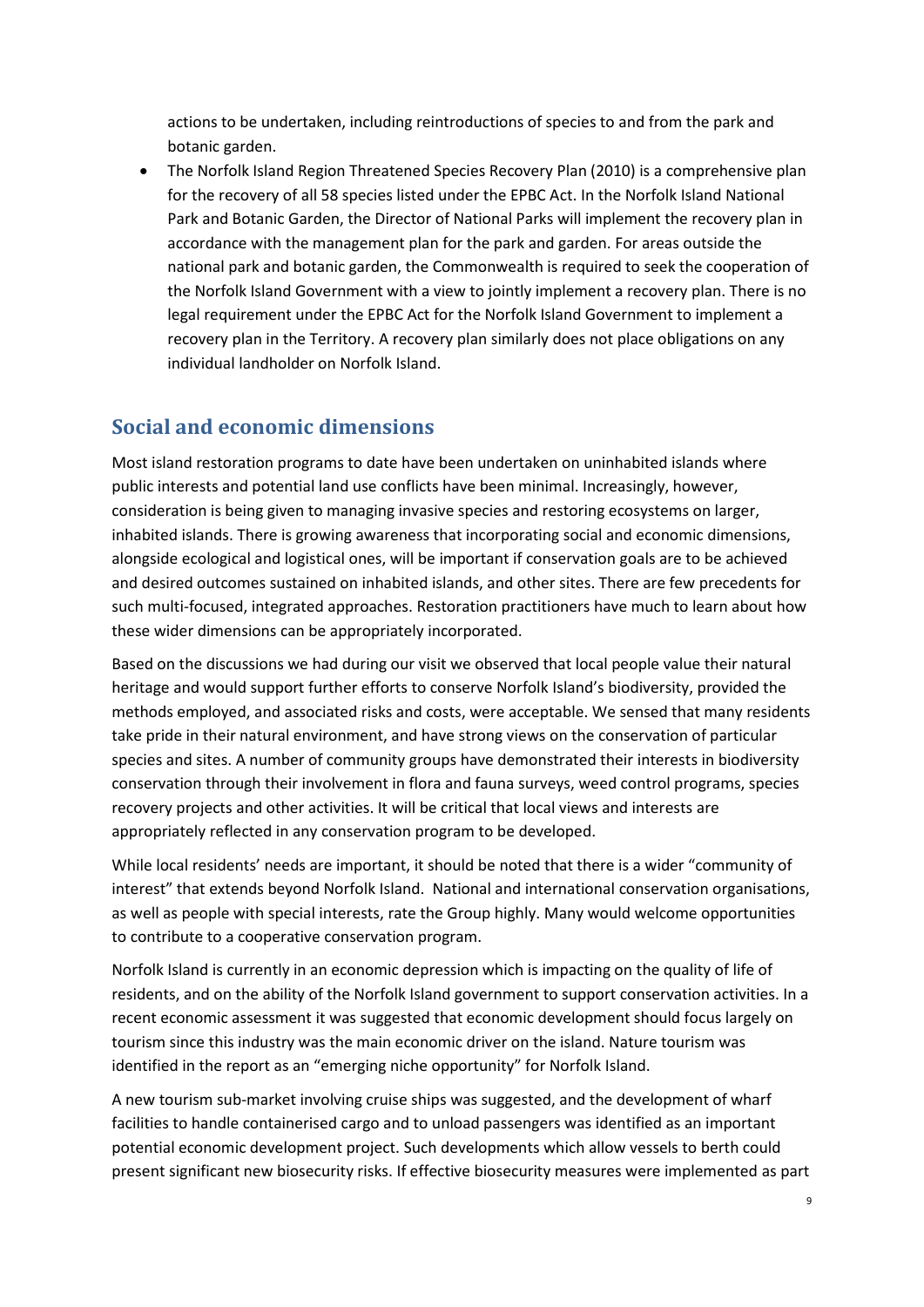of the overall expansion of tourist facilities, however, such development could be an asset complementing tourism expansion.

Given Norfolk Island's globally significant natural heritage, and growing international awareness and interest in conserving island biodiversity, we suggest there is considerable potential to promote nature tourism here as an important economic development measure. We would expect developing nature tourism would be compatible with some other potential developments in the tourism, and perhaps, other sectors. The prospect of linking Norfolk Island's cultural heritage (a current focus for tourism) with its natural heritage deserves further consideration. Recent initiatives to provide opportunities for visitors to visit islands such as Lord Howe (Australia), the Galapagos (Ecuador) and the Chatham Islands (New Zealand), where they are able to contribute some time as conservation volunteers, in addition to more conventional tourist activities, could be considered for application on Norfolk Island. We would be surprised, for example, if a revenue generating conservation volunteer program could not be developed focused on weed control on Phillip Island and, perhaps, other biodiversity conservation activities. While such opportunities would need to be developed carefully, and expectations may need to be managed, we believe such a strategy presents exciting prospects to achieve ecological, social and economic goals.

## <span id="page-18-0"></span>**A vision for the future**

It is abundantly clear to us that many people have demonstrated vision for the conservation of Norfolk Island's biodiversity, and passion, initiative and commitment to achieve their objectives. An extensive list of achievements – including the continued survival of a number of species, can be credited to these people and the organisations which support them. It is also clear, however, that current efforts are not enough to prevent further degradation and biodiversity loss. Further more effective measures are urgently needed. We suggest a cooperative approach to achieving social and economic goals, as well as ecological ones is needed. We also suggest that Norfolk Island could be promoted as an international model of a conservation-based island economy.

## <span id="page-18-1"></span>**Developing an agreed vision and strategy**

An important first step in any development would involve the adoption of a vision for Norfolk Island which is shared by island residents and other key stakeholders. We suggest below that a workshop should be convened on Norfolk Island as soon as possible where such a vision could be considered.

We suggest the workshop could be built around the following key concepts:

- Building stronger partnerships
- Developing a plan of action
- Securing access to funding
- Promoting Norfolk Island globally

We identify below some questions which may be useful in identifying topics for discussion at the workshop.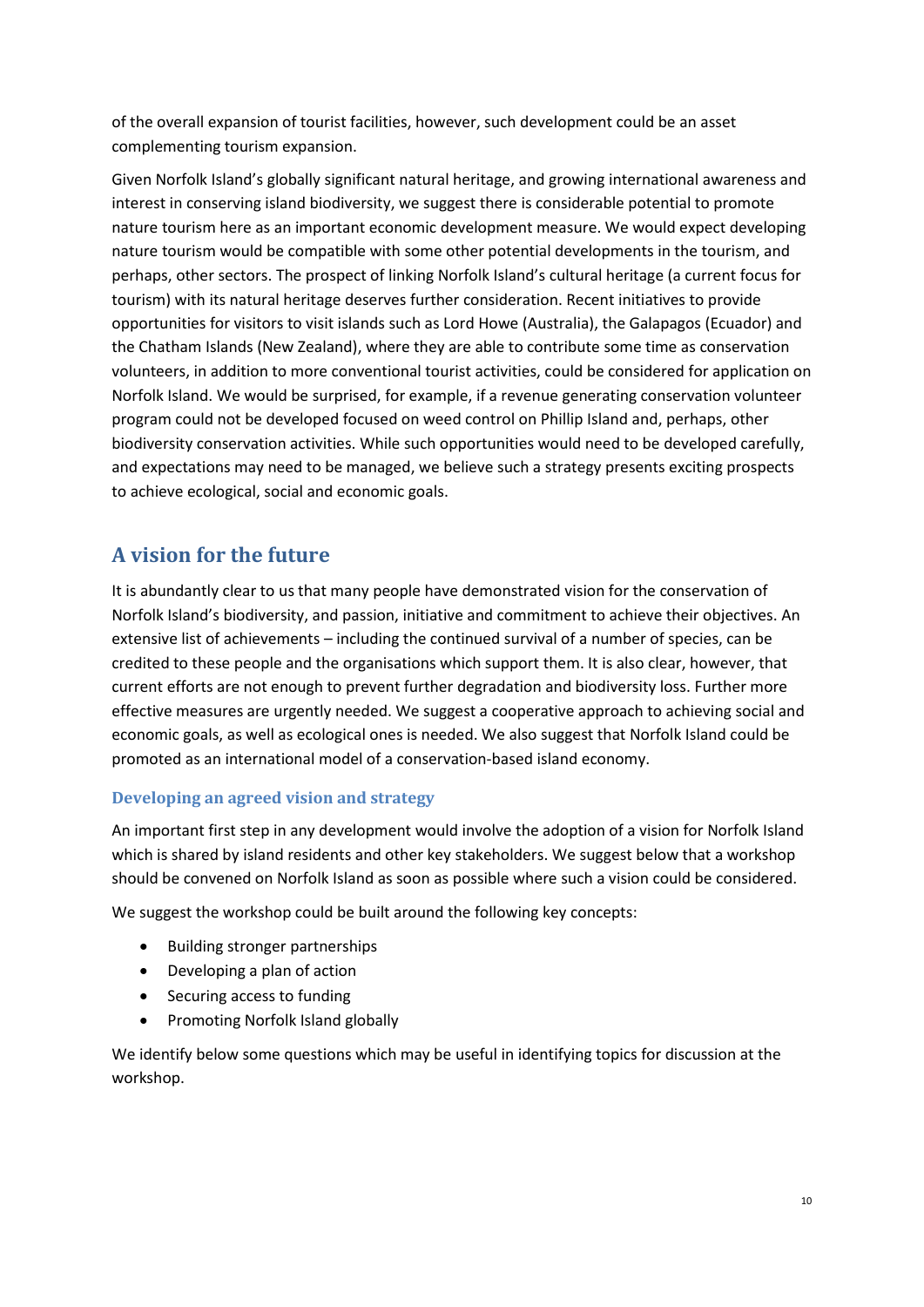## <span id="page-19-0"></span>**Building new links with mainland Australia**

- Given the limited conservation management capacity on Norfolk Island, could one or more regional NRM bodies<sup>2</sup> and NGOs in Australia (e.g. Landcare, Greening Australia) agree to work with, and share expertise and resources, with Norfolk Island organisations?
- Is there interest amongst stakeholders in participating with bodies such as the Australian Small Island Forum<sup>3</sup> and Island Rescue Alliance<sup>4</sup>. In the case of the IRA the opportunity exists for Norfolk Island to host a meeting of either the ASIF or Island Arks Symposium in 2014.

## <span id="page-19-1"></span>**Developing and implementing a shared plan for the recovery of threatened species**

- The biodiversity of Norfolk Island is covered by a number of current plans. There seems little reason to embark on another process of planning. However, could the implementation of these plans be better achieved by refining objectives and tasks and building greater community engagement and ownership in their implementation?
- Many of the lessons learned about engaging small communities and rural land-holders by Natural Resource Management agencies in Australia may be directly applicable to Norfolk Island. How might these lessons be taken forward to practical application?

## <span id="page-19-2"></span>**Developing a sustainable source of funding for environmental projects**

 On-going support for projects will require further financial resourcing. Even a small but steady stream of income from donations, environmental levies, visitor fees, merchandise sales etc. would be helpful and enable local groups to apply for more significant funding from Australian and international sources.

## <span id="page-19-3"></span>**Promoting Norfolk Island globally as a model for island conservation**

- The declining tourism sector has been extensively discussed. Is there an opportunity for Norfolk Island to develop a new and more vibrant tourism niche encompassing both cultural and natural heritage? Is there potential to apply conservation volunteer models successfully employed elsewhere, to Norfolk Island? How might a new emphasis on environmental volunteers and environmental entrepreneurship bring economic stimulus to Norfolk Island?
- How could the important achievements and challenges of Norfolk Islanders be better showcased globally – and by doing so gain greater attention and potentially new sources of financing, resources and expertise?
- Could Norfolk Island stakeholders agree on a joint plan of action to achieve long-term and globally significant achievements in island restoration through an agreement with the Lord Howe Island Board and the Government of New Zealand (Kermadec Islands)?

**.** 

<sup>&</sup>lt;sup>2</sup> e.g. Northern Rivers CMA which currently also includes Lord Howe Island, or the ACT NRM Council

<sup>3</sup> http://www.asiflordhoweisland.com/

<sup>4</sup> http://www.islandarks.com.au/islandarks/Symposium.html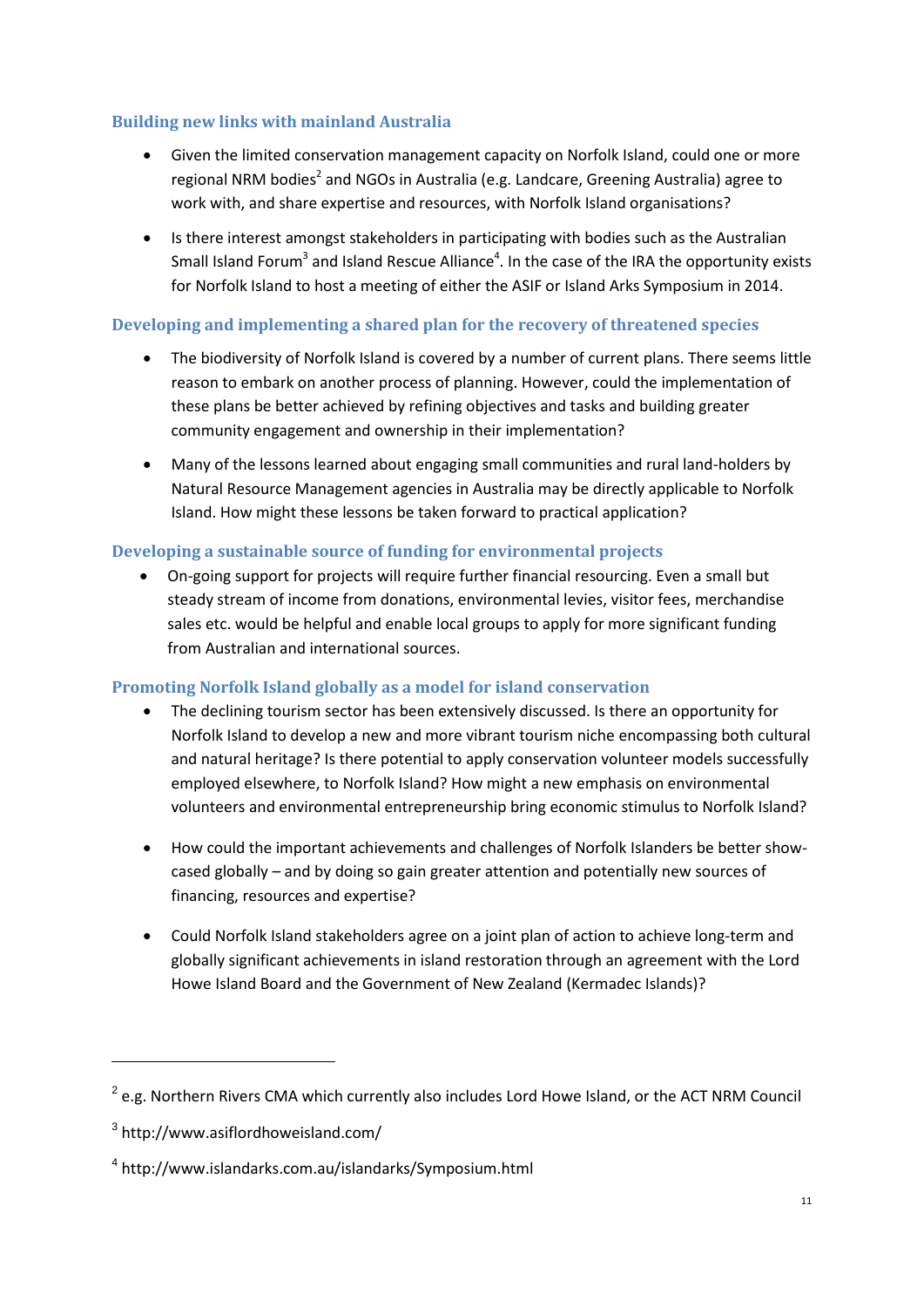Should the Norfolk Island and Australian governments consider the benefits of Norfolk Island joining SPREP<sup>5</sup> as a member in its own right? SPREP members are independent Pacific nations, as well as metropolitan governments and their self-governing Pacific Island Territories. For example France, New Caledonia, French Polynesia, and Wallis and Futuna are all separate members of SPREP. Similar arrangements exist for New Zealand (Cook Islands, Niue) and the USA (American Samoa, Guam, Northern Marianas). In this regard the absence of Norfolk Island seems an anomaly. The benefits to Norfolk Island may include direct access to island-specific expertise on environmental management and a forum to raise issues and develop solutions to common island problems.

# <span id="page-20-0"></span>**Suggested next steps**

Despite the creditable achievements of the past, and some on-going programs within the National Park and some Public Reserves, little information is available about progress in addressing declines of forest birds and other native species. It appears that monitoring of rats and feral cats, and of Tasman parakeets and other species, is no longer rigorous enough to provide reliable information on the status of native species, or their threats. Greater effort is needed to gather such information, and to revitalise species recovery and pest management programs. While it was beyond the scope of this assessment to identify constraints to current conservation programs, we suggest the Commonwealth Government and the Norfolk Island Administration consider the following suggested actions.

- A statement of support, in principle, should be declared jointly by the Commonwealth Government and the Norfolk Island Administration to more effectively protect Norfolk Island's remaining biodiversity through the joint implementation of the Norfolk Island Threatened Species Recovery Plan.
- A statement of support, in principle, should be declared jointly by the Commonwealth Government and the Norfolk Island Administration to support economic stimulus and employment through targeted programs for "green" economic development.
- A workshop should be convened on Norfolk Island as soon as possible to discuss the need for a cooperative conservation program. The focus of this meeting should be to facilitate agreement amongst key stakeholders to a vision for Norfolk Island which incorporates ecological, social and economic needs. A process for engaging stakeholders in developing and implementing an integrated conservation strategy should also be determined.
- Potential (local, national and international) donors and other contributors should be identified who may wish to participate in a revitalised Norfolk Island conservation program. Their participation at the workshop should be facilitated.
- A governance structure and processes through which information will be gathered and disseminated, decisions made, resources allocated and tasks defined will need to be

1

<sup>5</sup> http://www.sprep.org/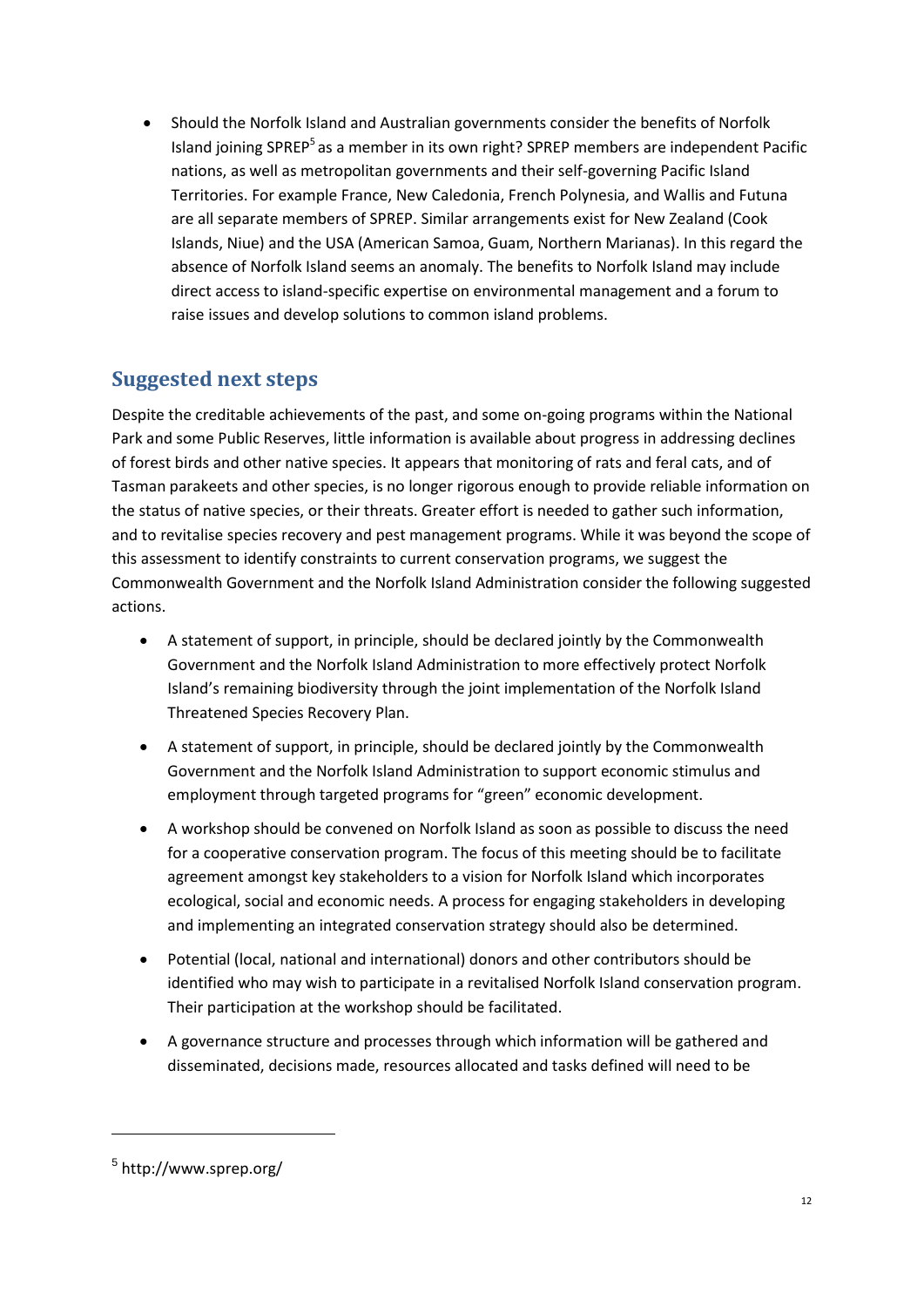determined. This may involve a group with executive powers, supported by one or more advisory groups.

- Island-wide surveys and censuses should be undertaken as soon as possible to gain a clearer picture of the current distribution and numbers of as many plants and animals as possible, including threatened native species and introduced species. The prospect of taking a 'Bioblitz' approach through which a 5-day visit to Norfolk Island by ecologists with relevant specialist interests and skills was coordinated to gain a "snapshot" of the status of a range of taxa could be investigated. Selected monitoring programs should be appropriately supported and maintained.
- Reviews of species recovery projects and the Phillip Island restoration program, and associated weed and pest control programs, should be commissioned, to identify any necessary improvements or requirements for additional support. New plans should be prepared, as appropriate, to inform strategic decisions and to guide management actions.
- A research plan should be prepared and priority research projects initiated to underpin conservation decision making.
- A communication plan may also be required to ensure local residents, management agencies, donors and other stakeholders have access to current information and are able to influence decisions and to contribute to prescribed actions.

## <span id="page-21-0"></span>**Acknowledgements:**

Our thanks are due to Margaret and Ken Christian who hosted us during our stay and arranged sitevisits and meetings for us. We also acknowledge the commitment to conserve Norfolk Island's cultural and natural history which was so evident in all our discussions with local people. Island Conservation covered most of the costs of this assessment with funding from the Packard Marine Bird Program. Landcare Research also provided some support.

## <span id="page-21-1"></span>**Literature consulted**

Brooke et al., 2007. Prioritizing the world's islands for vertebrate-eradication programmes. Animal Conservation **10** (2007) 380–390

Garnett, S.T., J. K. Szabo and G. Dutson. 2011. Action Plan for Australian Birds. Birds Australia, CSIRO publishing

Australian National Parks & Wildlife Service. 1989. Phillip Island Draft Plan of Management.

Christian, M (updated March 2012). The fate of Norfolk Island's terrestrial biota. Unpublished summary.

Coyne, P. 2010. Ecological rebound on Phillip Island, South Pacific. Ecological management and restoration. Vol.11 No.1

Coyne, P. 2009. Incredible!: the amazing story of the birth and rebirth of a natural treasure: Phillip Island, South Pacific. Petaurus Press. PO Box 3296, Belconnen ACT 2617